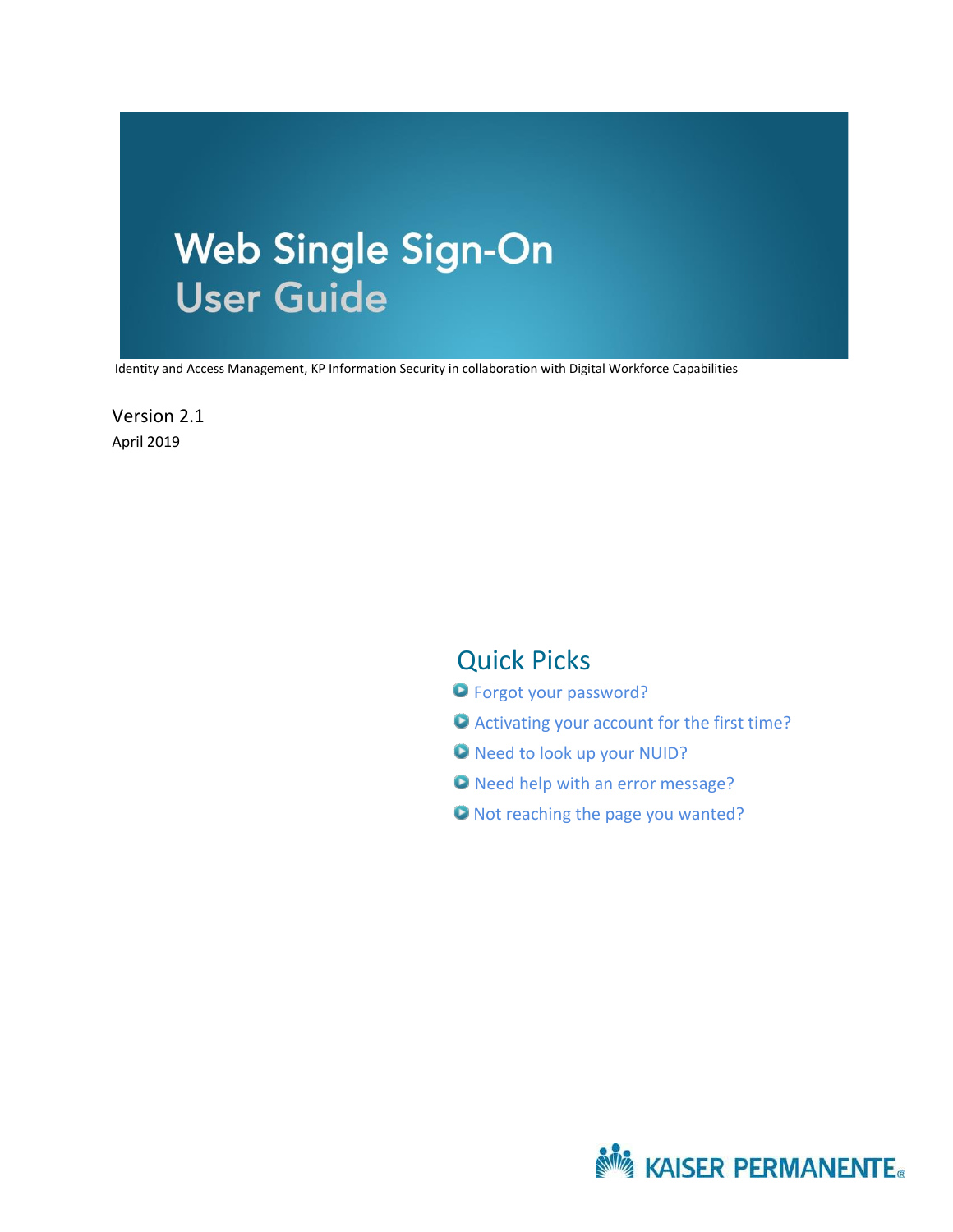# Contents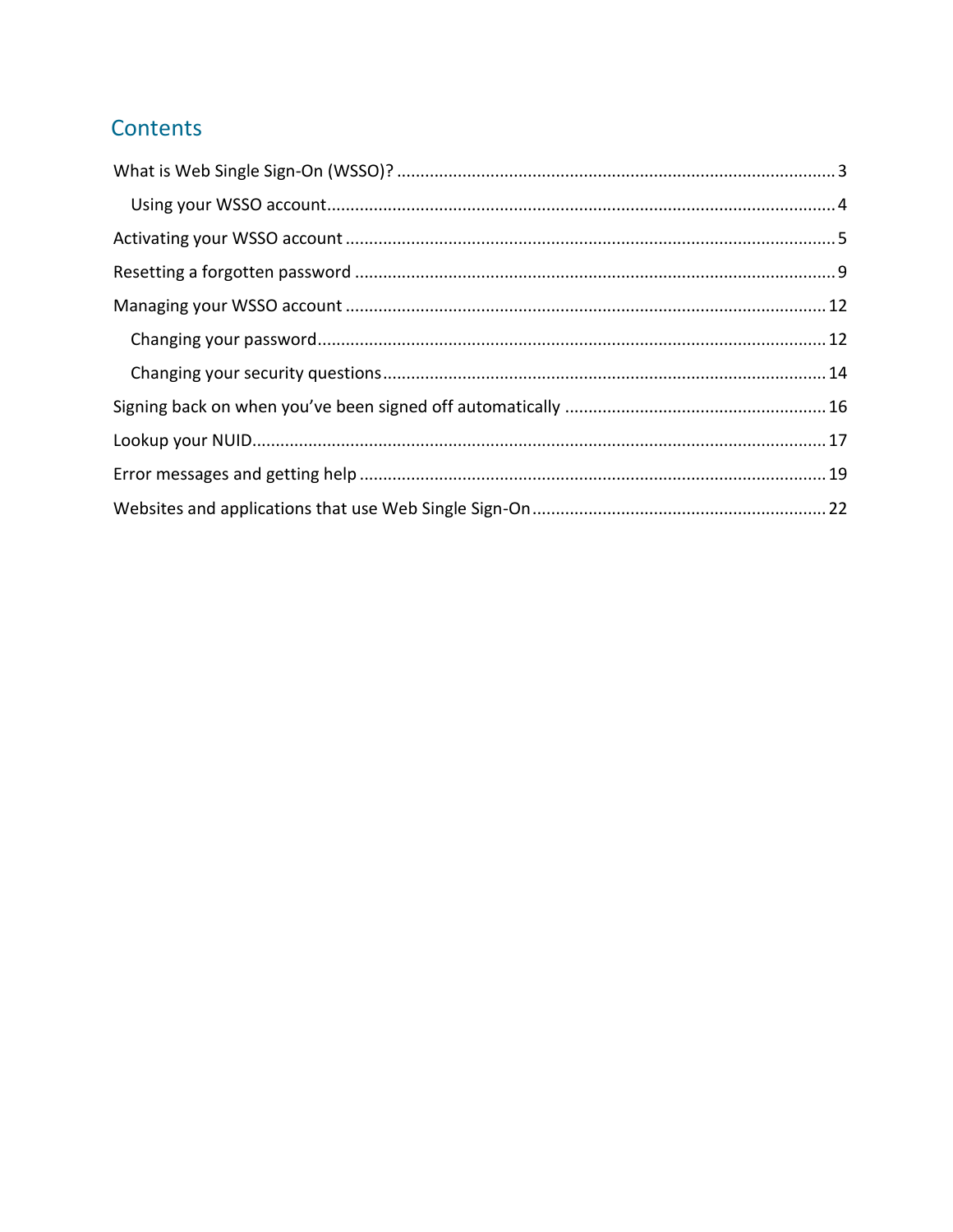# <span id="page-2-0"></span>What is Web Single Sign-On (WSSO)?

Web Single Sign-On (WSSO) provides a way to sign on to multiple websites and web-based applications using a single password together with your National User ID (NUID). Many popular online destinations at Kaiser Permanente are included in the WSSO program. You can view a list of websites and applications that use Web Single Sign-On at the end of this guide.

You will still need to use your regular passwords for Windows and mainframe applications.

You are likely to encounter the WSSO Sign-On screen for the first time when you click on a link or enter a URL leading to a website or application supported by WSSO.

- Before you sign on for the first time, you'll need to activate your account, by creating a password and choosing security questions.
- **B**) Then, whenever you encounter the sign-on screen, just sign on with your NUID and WSSO password to access supported websites and applications.
- If you forget your password, click the link and follow the steps provided to create a new one.
- You can manage your account (e.g., change your password or change your security questions) using links on the sign-on screen.

| WEB SINGLE SIGN-ON (WSSO)                                                                                                    |                                                                                                                                               |                                                                  |
|------------------------------------------------------------------------------------------------------------------------------|-----------------------------------------------------------------------------------------------------------------------------------------------|------------------------------------------------------------------|
| Sign On<br>National User ID<br>Look up your NUID<br>Password<br>$\overline{c}$<br>Forgot your password?<br>Sign on<br>Cancel | Manage your account<br>D<br>Change your password<br>Change your security questions<br>Questions?<br>What is Web Single Sign-on?<br>User guide | First-time user?<br>A) Activate your account                     |
| Privacy practices                                                                                                            |                                                                                                                                               | <b>KP</b> Information Security<br>Identity and Access Management |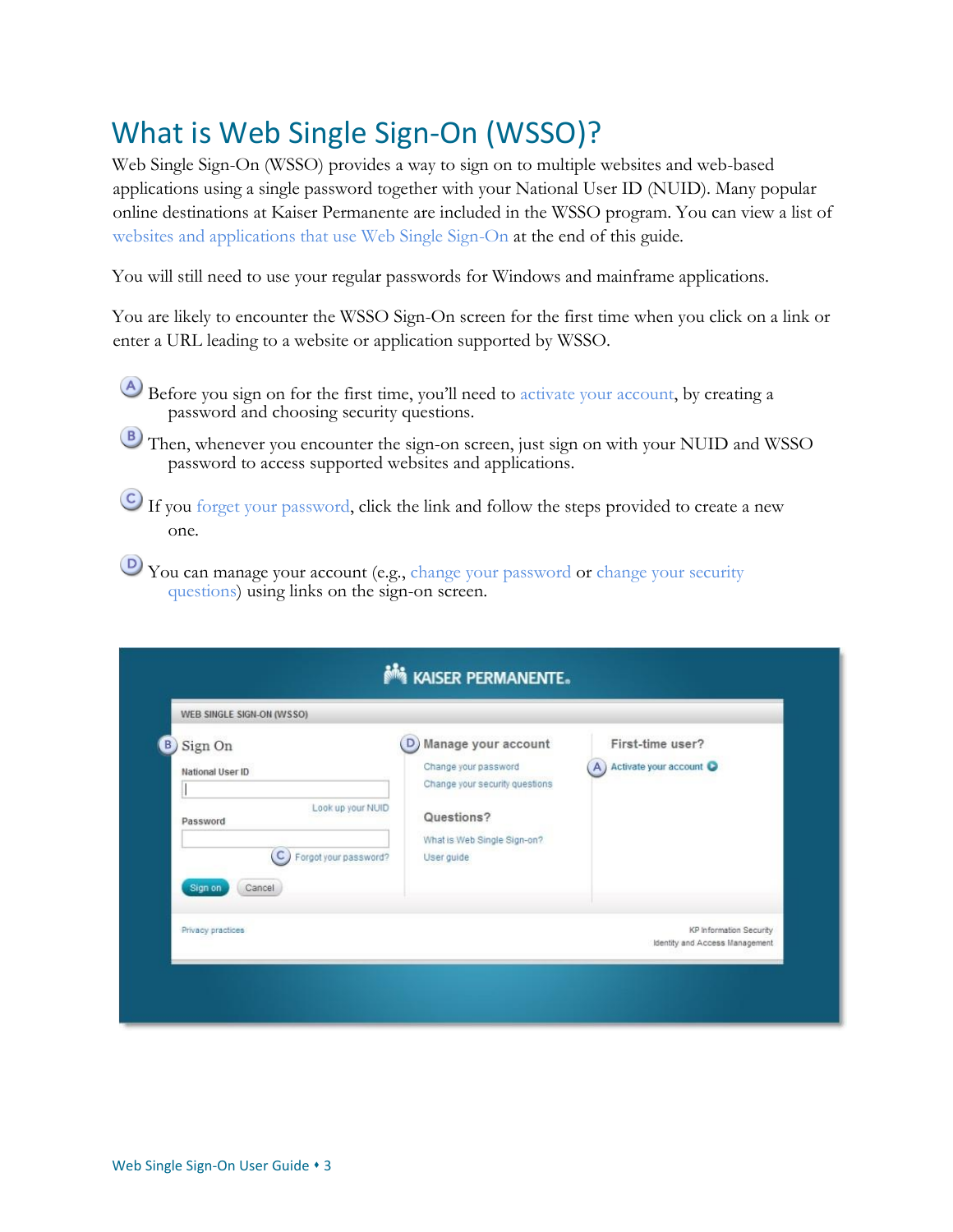## <span id="page-3-0"></span>Using your WSSO account

Once you have activated your account, you won't have to do anything special to begin using WSSO. Just launch the web site or application you want to use, and the WSSO Sign-On screen will be displayed. Sign on using your NUID and WSSO password, and you will be directed to your destination.

**Note:** The WSSO Sign-On screen opens automatically when you launch a supported website or application – the *process is not intended to work in the reverse order. If you attempt to open the sign-on page directly, you will see a message directing you to first open your website or application.* 

You'll remain signed on as long as you continue actively using a website or application (up to the maximum session time allowed by the site). While you are signed on, if you open another supported website or application in a browser tab, you shouldn't have to enter your password again.

If the system does not detect activity on your part, you will automatically be signed off after a brief period for security reasons. See Signing back on when you've been signed off automatically.

**Note:** *The system detects your activity when the website or application exchanges data with the server, such as when you click a link, or save your work. As with any computer application, save your work frequently!* 

For security reasons you are allowed ten attempts to sign on to WSSO. If you attempt to sign on using the wrong NUID or password ten times in a row, your account will be locked for three minutes. After three minutes has passed, your account will be automatically unlocked; if you need immediate assistance, you can contact the [IT Service Desk](http://helpdesk.kp.org/) (http:*//*helpdesk.kp.org).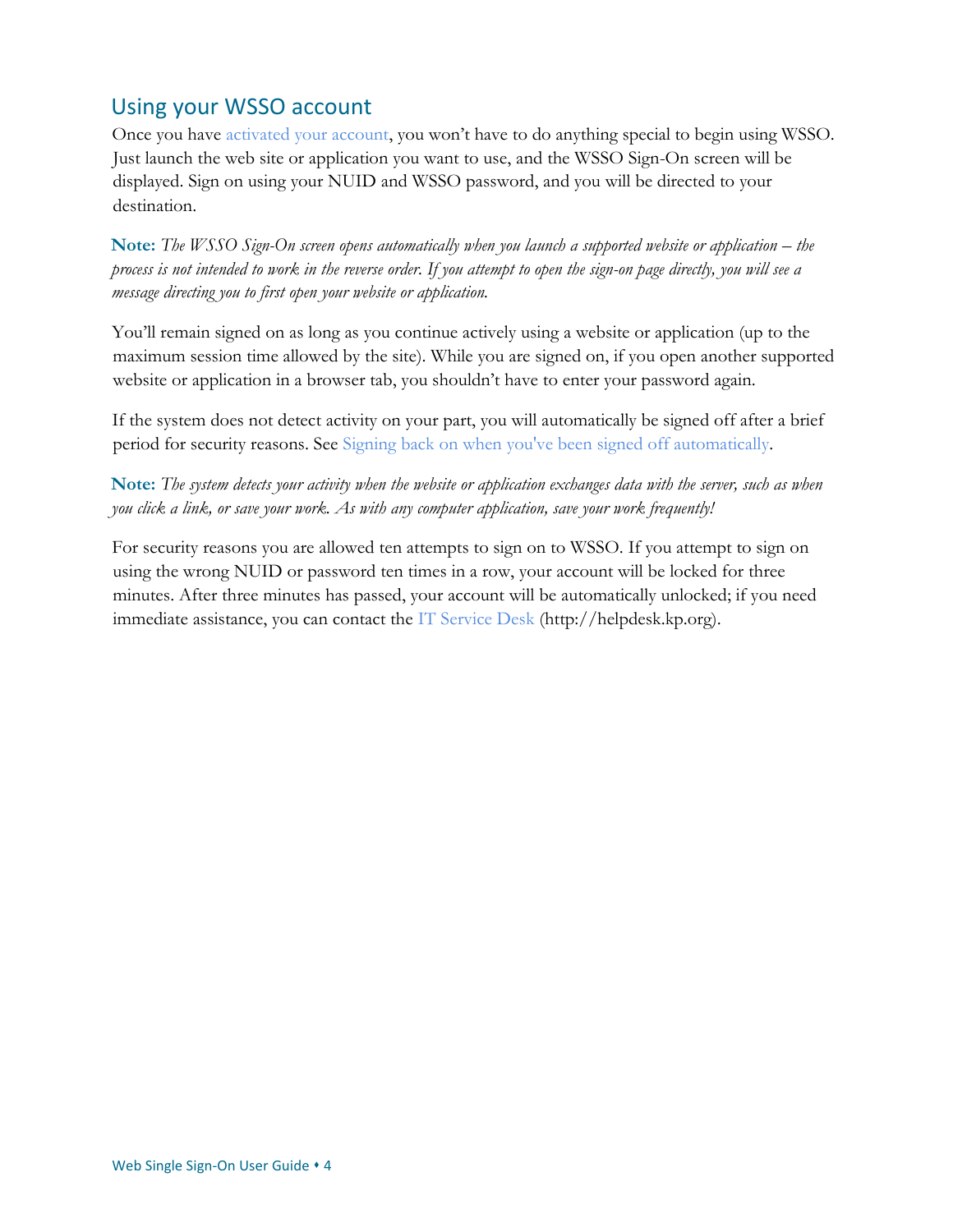# <span id="page-4-0"></span>Activating your WSSO account

If you are a first-time user of WSSO, you will need to follow a few simple steps to activate your account.

- To begin, you'll be asked to validate your KP network credentials by entering your NUID and additional identifying information based on your employment status. This is indispensable, since your WSSO grants you access to a wide array of KP websites and web-based applications.
- Next, you'll create the password you'll use to sign on to WSSO. Password criteria are displayed on-screen to guide you through the process.
- To finish, you'll select five security questions, and enter five answers. If you forget your password, you'll be able to reset it yourself after correctly answering three of your security questions, selected at random.

Follow these steps to activate your account:

1 When the sign-on screen is displayed, click **Activate your account**.

| Sign On<br>National User ID<br>Look up your NUID<br>Password<br>Forgot your password?<br>Sign on<br>Cancel | Manage your account<br>Change your password<br>Change your security questions<br>Questions?<br>What is Web Single Sign-on?<br>User guide | First-time user?<br>Activate your account |
|------------------------------------------------------------------------------------------------------------|------------------------------------------------------------------------------------------------------------------------------------------|-------------------------------------------|
| Privacy practices                                                                                          |                                                                                                                                          | KP Information Security                   |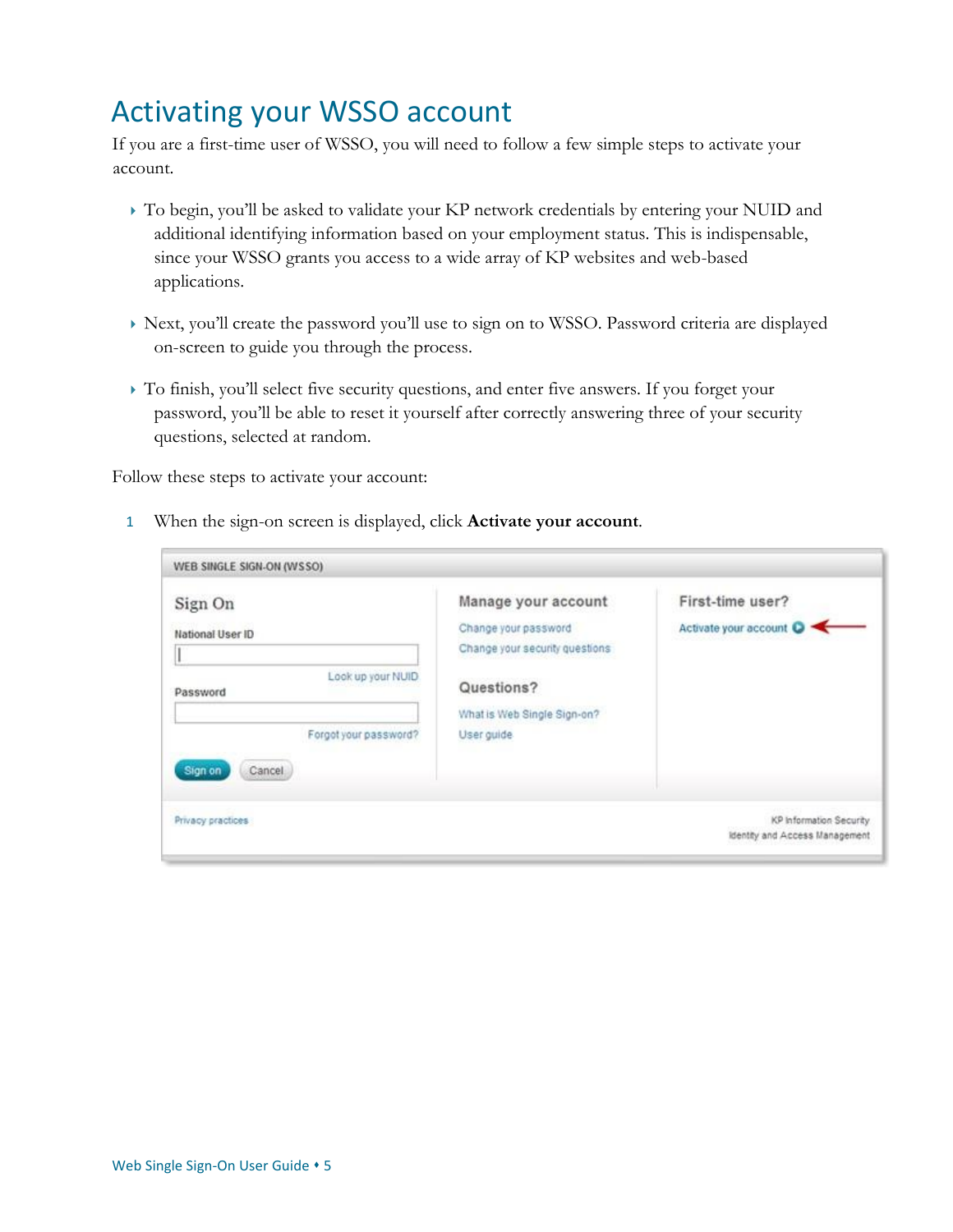- 2 The first of three **Activate your account** screens will be displayed.
	- a Enter your **National User ID** (NUID).

*If you don't know your NUID, click* **Look up your NUID***.* 

- bClick **Continue**.
- 3 The next screen will prompt you to provide information that identifies you. The information requested varies based on your employment status, and is required in order to validate your KP network credentials during activation.

### **If you are a regular employee or contractor**:

- a Enter the last four digits of your Social Security number.
- b Click **Continue**.

*OR* 

## **If you are working outside the United States and do not have a social security number**:

- a Enter your first name, last name, and date of birth.
- b Click **Continue**.



|               | Activate your account                                                                    |            |
|---------------|------------------------------------------------------------------------------------------|------------|
| (Step 2 of 3) |                                                                                          |            |
|               | Enter the last 4 digits of your Social Security<br>number (SSN) to verify your identity. |            |
|               | Last 4 digits of your SSN                                                                |            |
|               |                                                                                          | Why SSN?   |
| Continue      | Cancel                                                                                   |            |
|               |                                                                                          | Questions? |

|               | Activate your account                        |
|---------------|----------------------------------------------|
|               |                                              |
| (Step 2 of 3) |                                              |
|               | Enter your first name, last name and date of |
|               | birth to verify your identity.               |
| First Name    |                                              |
|               |                                              |
| Last Name     |                                              |
|               |                                              |
|               | Date of Birth (mm/dd/yyyy)                   |
|               |                                              |
| Continue      | Cancel                                       |
|               |                                              |
|               | Questions?                                   |
|               | See user quide                               |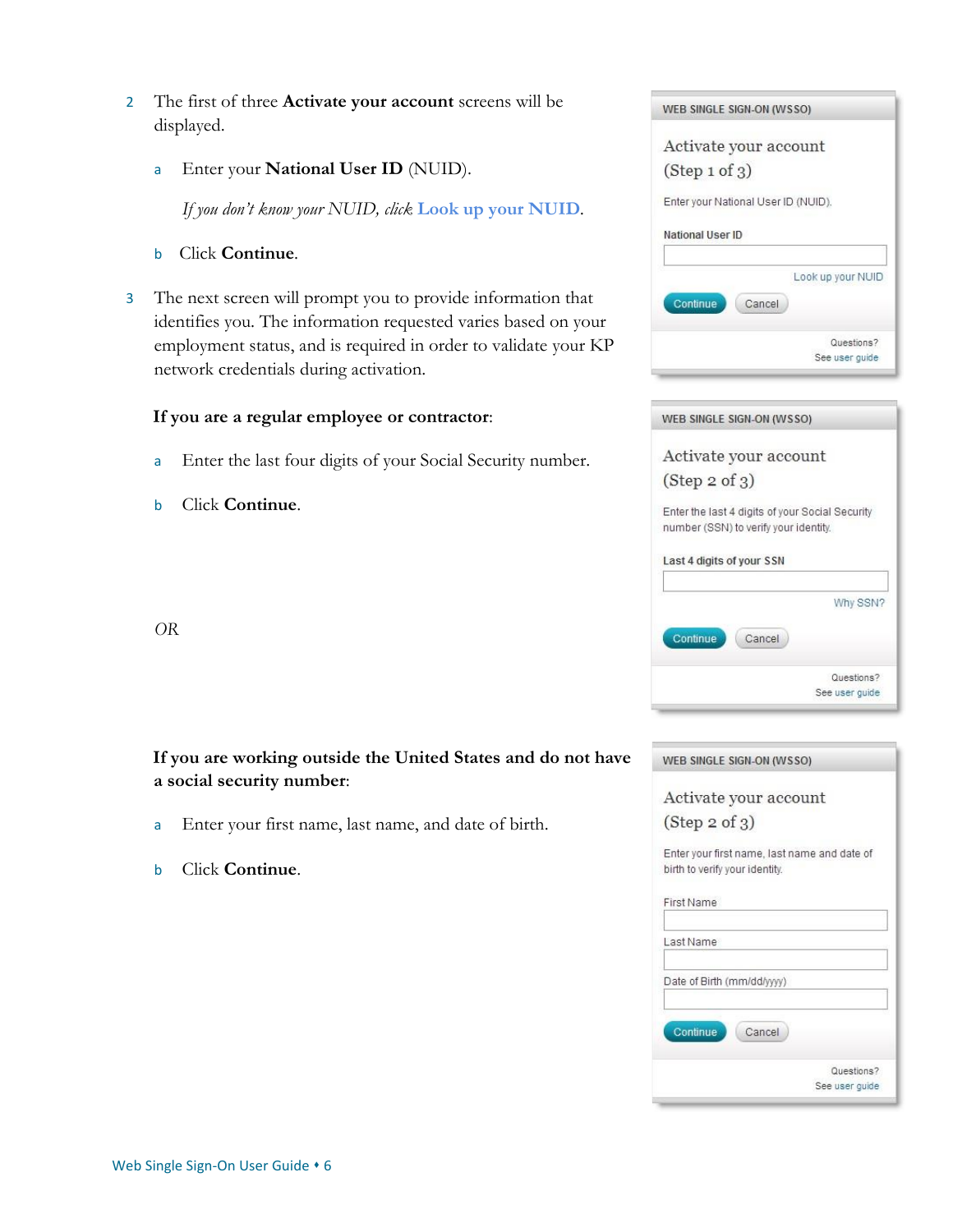- 4 The third **Activate your account** screen will be displayed.
	- a **Create a password**, using the box provided.

Your password must:

- Be at least twelve characters long
- $\rightarrow$  NOT contain space(s)

As you type, the gray checkmark will turn green when your password meets the first requirement.

Passwords are case-sensitive, i.e., uppercase and lowercase characters are *not* equivalent:

CleverPassword@1 is not the same as cleverpassword@1

Optional password complexity best practices:

- Include at least one number
- Include at least one uppercase character
- ▶ Include at least one lowercase character
- NOT contain your NUID
- NOT contain either your first or last name
- b In the **Confirm new password** box, enter your password again.
- c Select five unique questions and enter corresponding answers in the boxes provided.

You can use any combination of uppercase and lowercase characters or numbers.

Security answers are *not* case-sensitive. Mrs Peel is equivalent to mrs peel.

d In the **Confirm Answer** box, enter each

answer a second time.

| Activate your account (Step 3 of 3) |                                                                                        |
|-------------------------------------|----------------------------------------------------------------------------------------|
| Hello - NUID                        |                                                                                        |
| Create a password                   |                                                                                        |
| Enter new password                  | Confirm new password                                                                   |
|                                     |                                                                                        |
| Minimum of 12 characters            |                                                                                        |
| See complete password rules         |                                                                                        |
| <b>Choose security questions</b>    | If you forget your password, the answers to these questions will verify your identity. |
| <b>Question 1</b>                   |                                                                                        |
| Select a question                   | v                                                                                      |
| <b>Answer</b>                       | <b>Confirm Answer</b>                                                                  |
|                                     |                                                                                        |
| <b>Question 2</b>                   |                                                                                        |
| Select a question                   |                                                                                        |
| <b>Answer</b>                       | <b>Confirm Answer</b>                                                                  |
|                                     |                                                                                        |
|                                     |                                                                                        |
| Question 3                          |                                                                                        |
| Select a question                   | v                                                                                      |
| <b>Answer</b>                       | <b>Confirm Answer</b>                                                                  |
|                                     |                                                                                        |
| <b>Question 4</b>                   |                                                                                        |
| Select a question                   |                                                                                        |
| <b>Answer</b>                       | <b>Confirm Answer</b>                                                                  |
|                                     |                                                                                        |
| Question 5                          |                                                                                        |
| Select a question                   | v                                                                                      |
| <b>Answer</b>                       | <b>Confirm Answer</b>                                                                  |
|                                     |                                                                                        |
|                                     |                                                                                        |
| Continue<br>Cancel                  |                                                                                        |
|                                     |                                                                                        |
|                                     | Questions?                                                                             |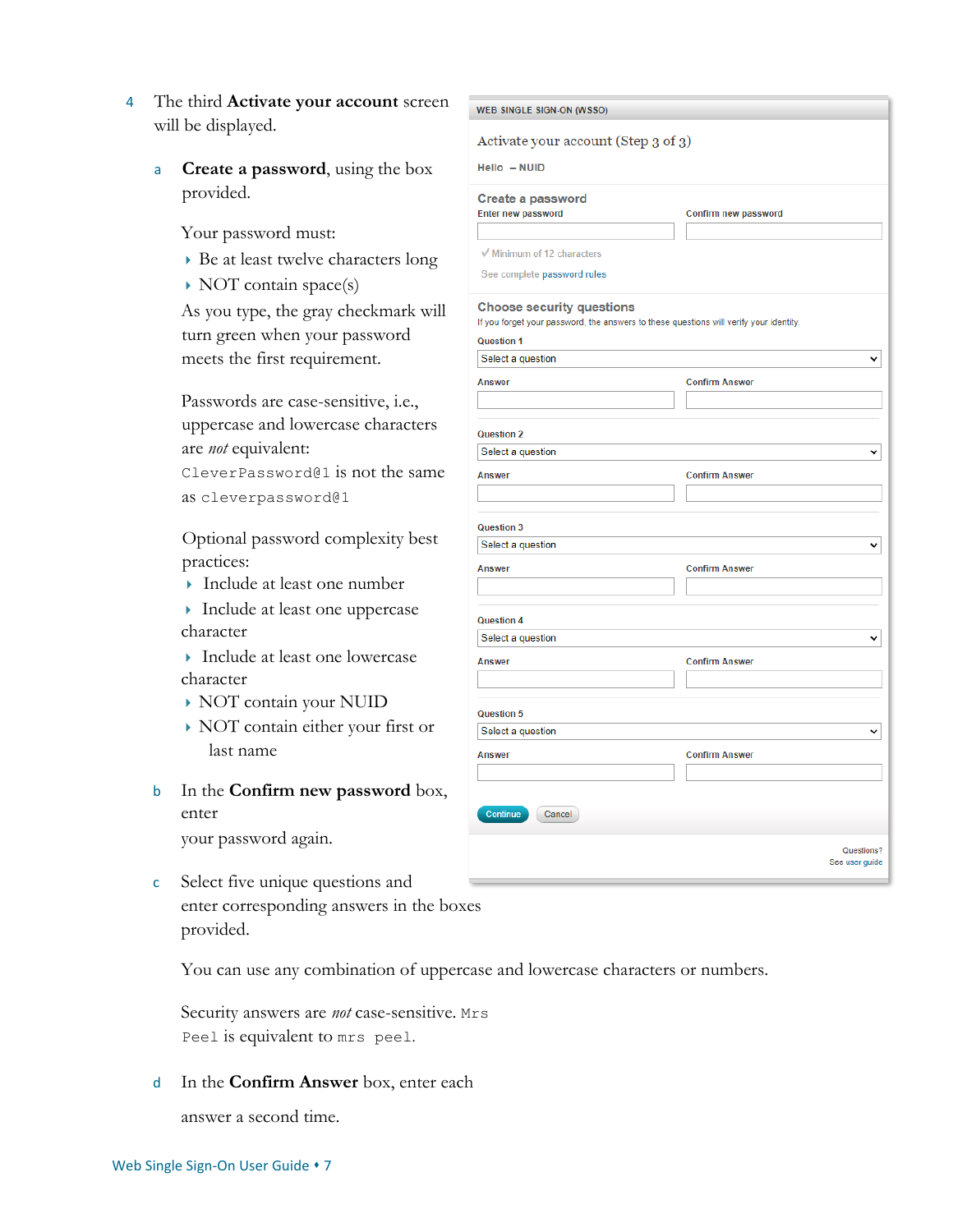- e Click **Continue**.
- 5 A confirmation message will be displayed, indicating successful activation of your account.

Click **Proceed** to be taken to the website or application you originally requested.

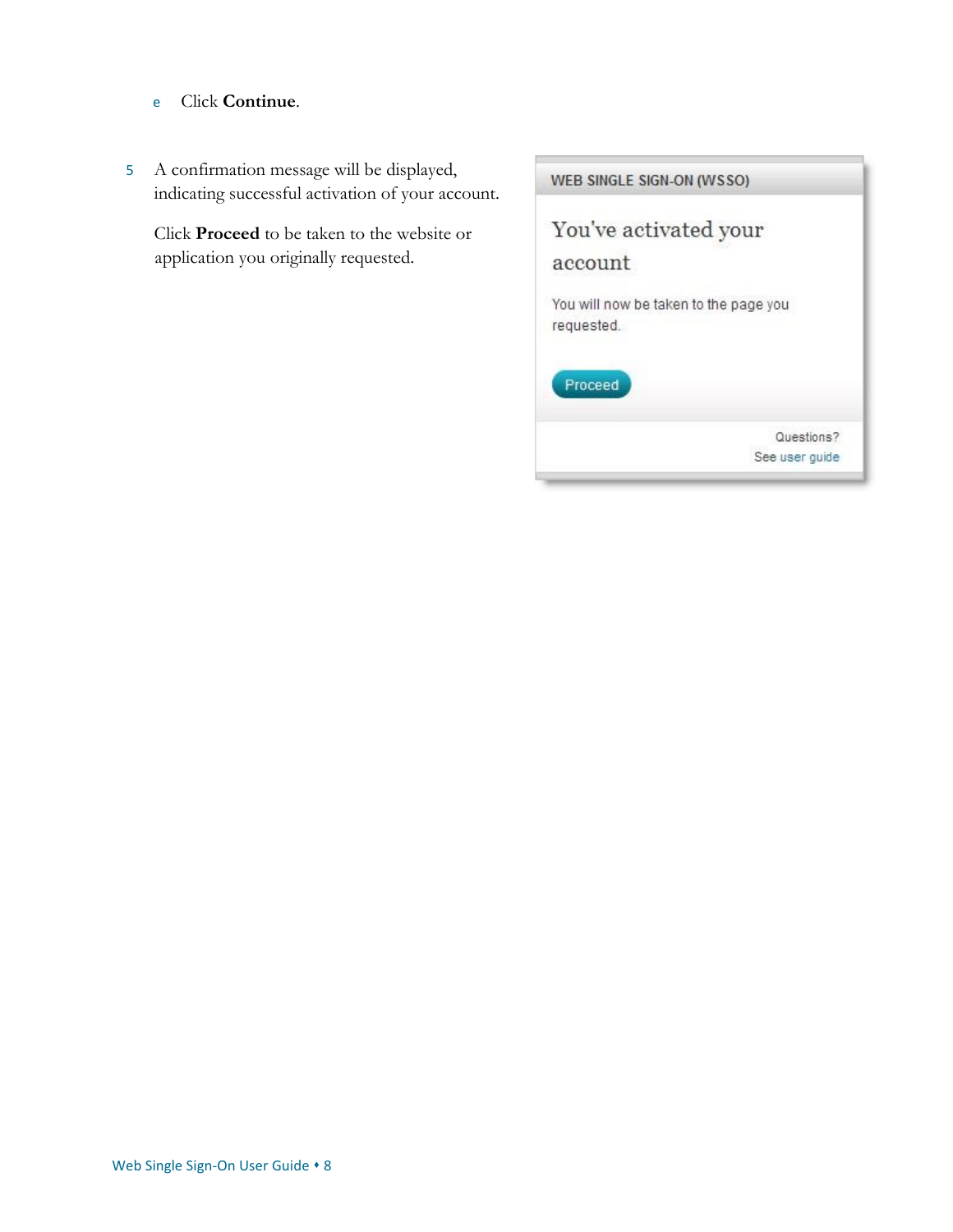# <span id="page-8-0"></span>Resetting a forgotten password

If you've forgotten your password, you can reset it (create a new password) by following these steps.

**Note:** *You will need to enter your NUID and correctly answer three of the five security questions you set up during account activation.* 

1 On the sign-on screen, click **Forgot your password?** under the **Password** box.

| Sign On                                | Manage your account                                    | First-time user?        |
|----------------------------------------|--------------------------------------------------------|-------------------------|
| National User ID                       | Change your password<br>Change your security questions | Activate your account   |
| Look up your NUID<br>Password          | Questions?                                             |                         |
| Forgot your password?                  | What is Web Single Sign-on?<br>User guide              |                         |
|                                        |                                                        |                         |
| Sign on<br>Cancel<br>Privacy practices |                                                        | KP Information Security |

- 2 The first of three **Forgot Your Password?** screens will be displayed.
	- a Enter your **National User ID** (NUID).

*If you don't know your NUID, click* **Look up your NUID** *and follow the directions.* 

b Click **Continue**.

|                          | Forgot your password?                |
|--------------------------|--------------------------------------|
| (Step 1 of 3)            |                                      |
| National User ID (NUID). | To create a new password, enter your |
| National User ID         |                                      |
|                          |                                      |
|                          | Look up your NUID                    |
| Continue                 | Cancel                               |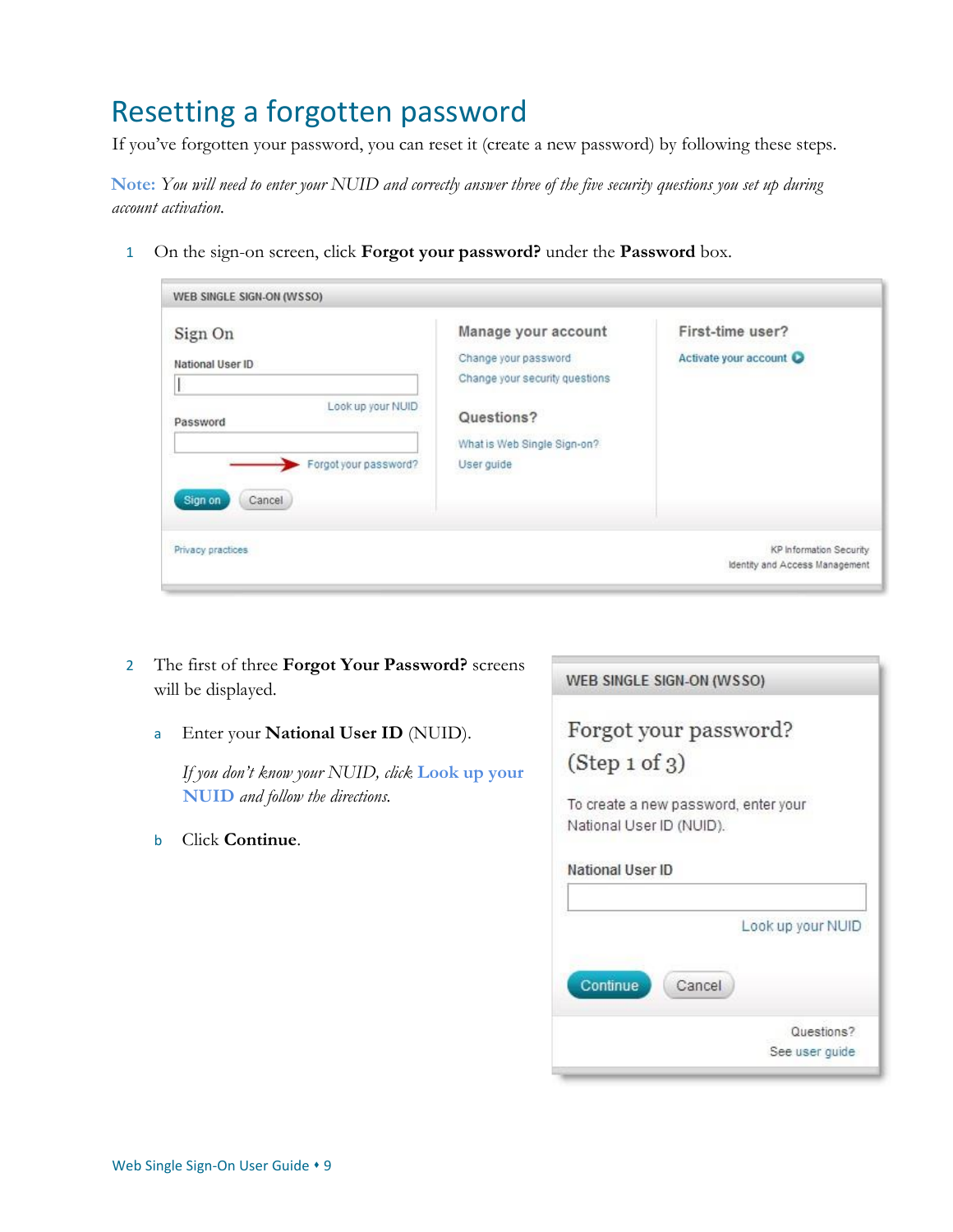- 3 A second screen will be displayed, asking you to answer three of the five security questions you selected previously.
	- a Answer the three challenge questions.

You can type the answers in lowercase, uppercase, or both.

### b Click **Continue**.

**Note:** *You are allowed five attempts to correctly answer your security questions. Your account will be temporarily locked after the fifth unsuccessful attempt. If you need assistance please contact the [IT Service Desk](http://helpdesk.kp.org/) [\(](http://helpdesk.kp.org/)http://helpdesk.kp.org).*

|                                  | Forgot your password?                       |
|----------------------------------|---------------------------------------------|
| (Step 2 of 3)                    |                                             |
|                                  |                                             |
|                                  | Please provide answers to the security      |
|                                  | questions you selected when you set up your |
| account                          |                                             |
|                                  | What is the name of your first pet?         |
|                                  |                                             |
|                                  |                                             |
|                                  | In what city were you born (do not include  |
|                                  |                                             |
|                                  |                                             |
|                                  |                                             |
|                                  | What is your father's middle name?          |
|                                  |                                             |
|                                  | Having trouble answering a question?        |
|                                  | Please contact the IT Service Desk for      |
|                                  |                                             |
| state or country)?<br>assistance |                                             |
| Continue                         | Cancel                                      |
|                                  | Questions?                                  |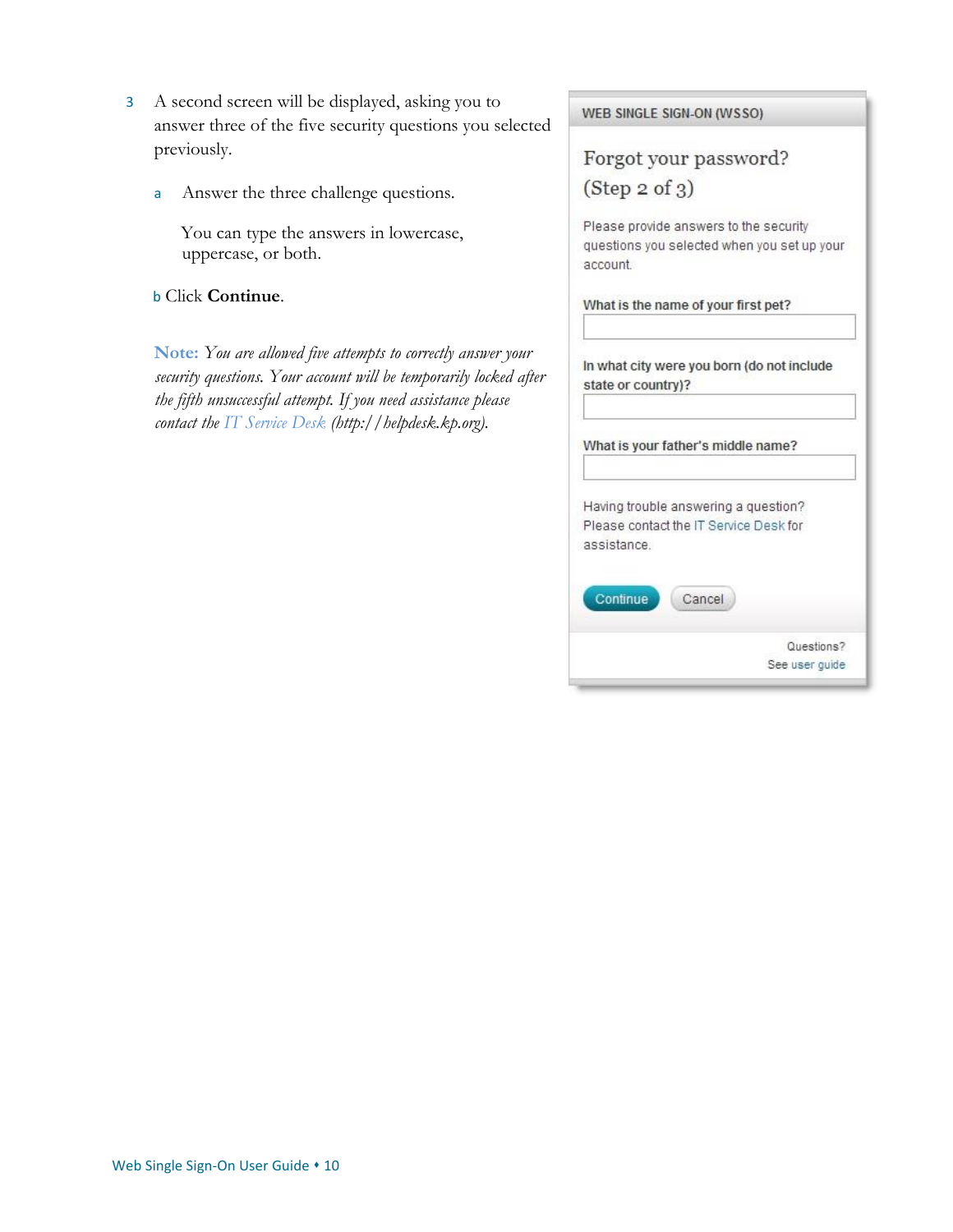- 4 The last of three screens will be displayed.
	- a Create a new password using the box provided.

Your password must:

- Be at least twelve characters long
- Be different from the five previous passwords you have used
- $\rightarrow$  NOT contain space(s)

As you type, the gray checkmark will turn green when your password meets the first requirement.

Passwords are case-sensitive, i.e., uppercase and lowercase characters are *not* equivalent: CleverPassword@1 is not the same as cleverpassword@1

Optional password complexity best practices:

- Include at least one number
- Include at least one uppercase character
- Include at least one lowercase character
- NOT contain your NUID
- NOT contain either your first or last name

b In the **Confirm new password** box, enter your

password again.

### c Click **Continue**.

5 A confirmation screen will be displayed, telling you that your new password is ready to use.

### Click **Proceed**.

| <b>WEB SINGLE SIGN-ON (WSSO)</b> |
|----------------------------------|
| Forgot your password?            |
| (Step 3 of 3)                    |
|                                  |
| Create a new password            |
|                                  |
| <b>Enter new password</b>        |
|                                  |
| Minimum of 12 characters         |
| See complete password rules      |
| Confirm new password             |
|                                  |
| <b>Continue</b><br>Cancel        |
|                                  |
| Questions?<br>See user guide     |

| WEB SINGLE SIGN-ON (WSSO)                           |                |
|-----------------------------------------------------|----------------|
| Your password has been                              |                |
| changed and you are now                             |                |
| signed on.                                          |                |
| You will now be taken to the page you<br>requested. |                |
| Proceed                                             |                |
|                                                     |                |
|                                                     | Questions?     |
|                                                     | See user quide |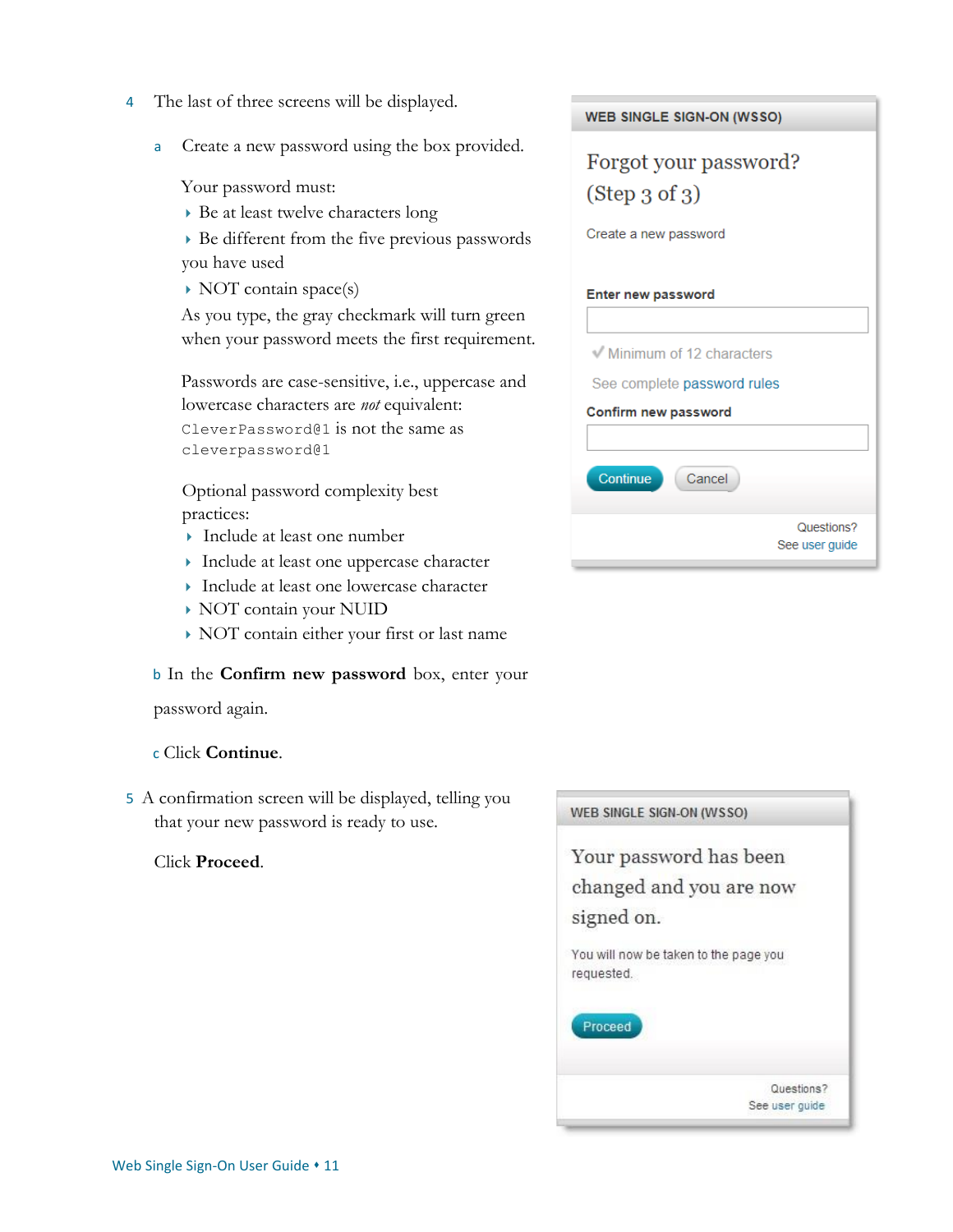# <span id="page-11-0"></span>Managing your WSSO account

The Manage your account section of the sign-on screen is where you will find links to change your password and to change your security questions. To access these features, open the WSSO Sign-On screen by launching a website or application in the usual way, but don't sign on. Instead, click the Change your password or Change your security questions link.

## <span id="page-11-1"></span>Changing your password

To change your password, follow these steps.

**Tip:** *You need to enter your current password to perform this operation. If you've forgotten your password and need to reset it, follow the directions in* Resetting a Forgotten Password*.* 

**Note:** *When you create a password, or change a password, it is blocked from further changes for 24 hours. If you need assistance changing your password before the 24-hour period has elapsed, contact the [IT Service Desk](http://helpdesk.kp.org/) (http://helpdesk.kp.org).* 

1 On the WSSO Sign-On screen, click **Change your password** (don't enter your NUID and password to sign on as you usually would).

| Sign On                                    | Manage your account                                    | First-time user?      |
|--------------------------------------------|--------------------------------------------------------|-----------------------|
| National User ID                           | Change your password<br>Change your security questions | Activate your account |
| Look up your NUID<br>Password              | Questions?<br>What is Web Single Sign-on?              |                       |
| Forgot your password?<br>Sign on<br>Cancel | User guide                                             |                       |
|                                            |                                                        |                       |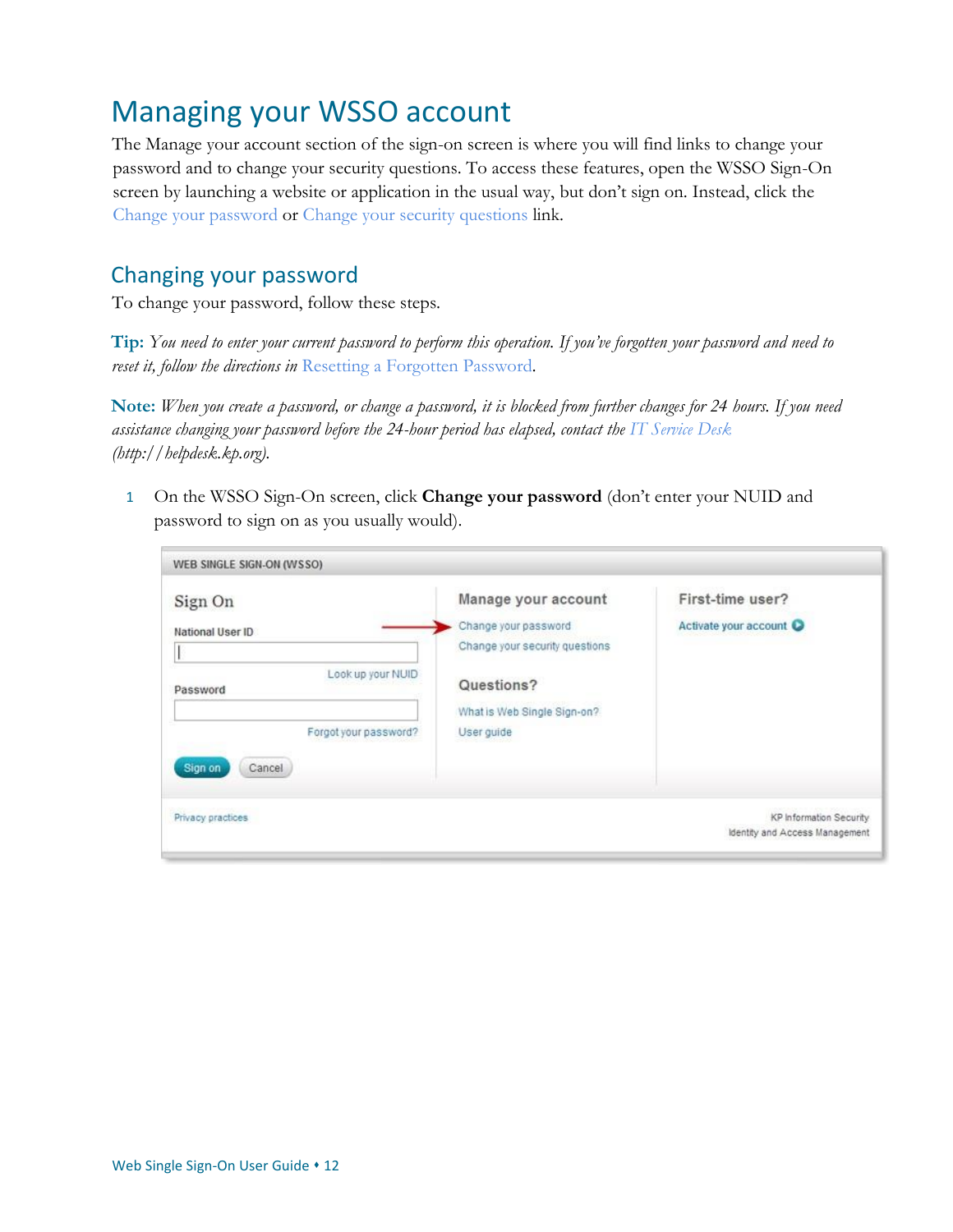### 2 The **Change Your Password** screen will be displayed.

a Enter your **National User ID**.

*If you don't know your NUID, click* **Look up your NUID** *and follow the directions.* 

- b Enter your **Current password**.
- c Create a new password using the box provided.

Your password must:

Be at least twelve characters long

 Be different from the five previous passwords you have used

 $\rightarrow$  NOT contain space(s)

As you type, the gray checkmark will turn green when your password meets the first requirement.

Passwords are case-sensitive, i.e., uppercase and lowercase characters are *not* equivalent: CleverPassword@1 is not the same as cleverpassword@1

Optional password complexity best practices:

- Include at least one number
- Include at least one uppercase character
- Include at least one lowercase character
- NOT contain your NUID
- NOT contain either your first or last name

### d In the **Confirm new password** box, enter your

password again.

- e Click **Continue**.
- 3 A confirmation screen will be displayed, telling you that your password has been changed.
	- Click **Proceed**, to go to the page you initially requested.

| <b>WEB SINGLE SIGN-ON (WSSO)</b>                                            |
|-----------------------------------------------------------------------------|
| Change your password                                                        |
| Enter your National User ID (NUID) and<br>password to verify your identity. |
| <b>National User ID</b>                                                     |
| Look up your NUID<br><b>Current password</b>                                |
| Forgot your password?                                                       |
| <b>Enter new password</b>                                                   |
| √ Minimum of 12 characters                                                  |
| See complete password rules                                                 |
| Confirm new password                                                        |
|                                                                             |
| Continue<br>Cancel                                                          |
| Questions?<br>See user guide                                                |

|            | Your password has been                |
|------------|---------------------------------------|
|            | changed and you are now               |
| signed on. |                                       |
| requested. | You will now be taken to the page you |
| Proceed    |                                       |
|            |                                       |
|            | Questions?                            |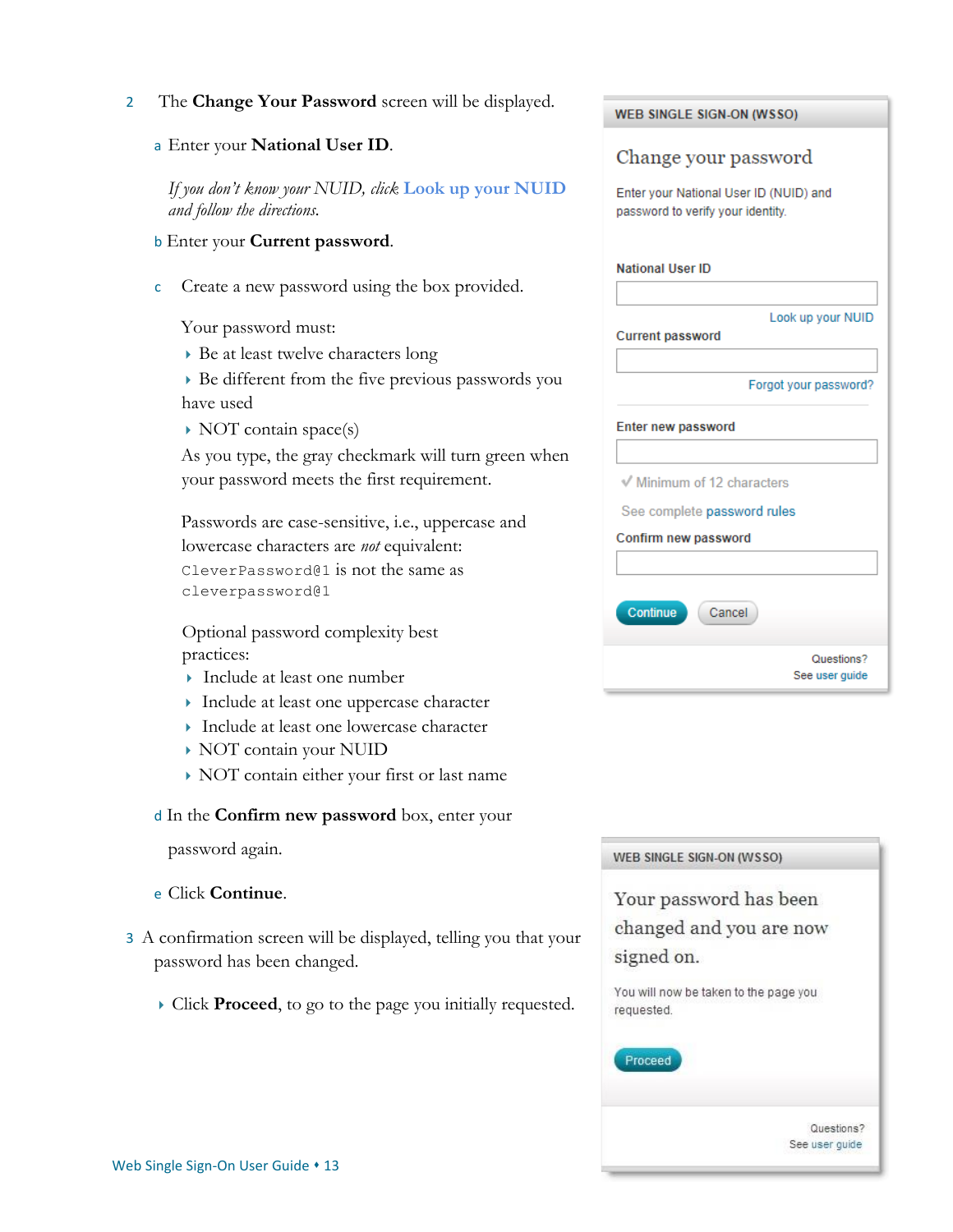## <span id="page-13-0"></span>Changing your security questions

To change the security questions that you chose when you set up your WSSO account, follow these steps.

**Note:** *You will need to select and answer all five security questions — you can't change just one or two of them.* 

1 In the Manage your account section of the sign-on screen, click **Change your security questions**.

| Sign On<br>National User ID<br>Look up your NUID<br>Password<br>Forgot your password? | Manage your account<br>Change your password<br>Change your security questions<br>Questions?<br>What is Web Single Sign-on?<br>User guide | First-time user?<br>Activate your account                 |
|---------------------------------------------------------------------------------------|------------------------------------------------------------------------------------------------------------------------------------------|-----------------------------------------------------------|
| Sign on<br>Cancel<br>Privacy practices                                                |                                                                                                                                          | KP Information Security<br>Identity and Access Management |

- 2 The first of two **Change your security questions** screens will be displayed.
	- a Enter your **National User ID**.

*If you don't know your NUID, click* **Look up your NUID** *and follow the directions.* 

- b Enter your current password.
- c Click **Continue**.

| WEB SINGLE SIGN-ON (WSSO)                                                   |                       |
|-----------------------------------------------------------------------------|-----------------------|
| Change your security                                                        |                       |
| questions (Step $1$ of $2$ )                                                |                       |
| Enter your National User ID (NUID) and<br>password to verify your identity. |                       |
| National User ID                                                            |                       |
| Password                                                                    | Look up your NUID     |
|                                                                             | Forgot your password? |

Cancel

Questions? See user guide

Continue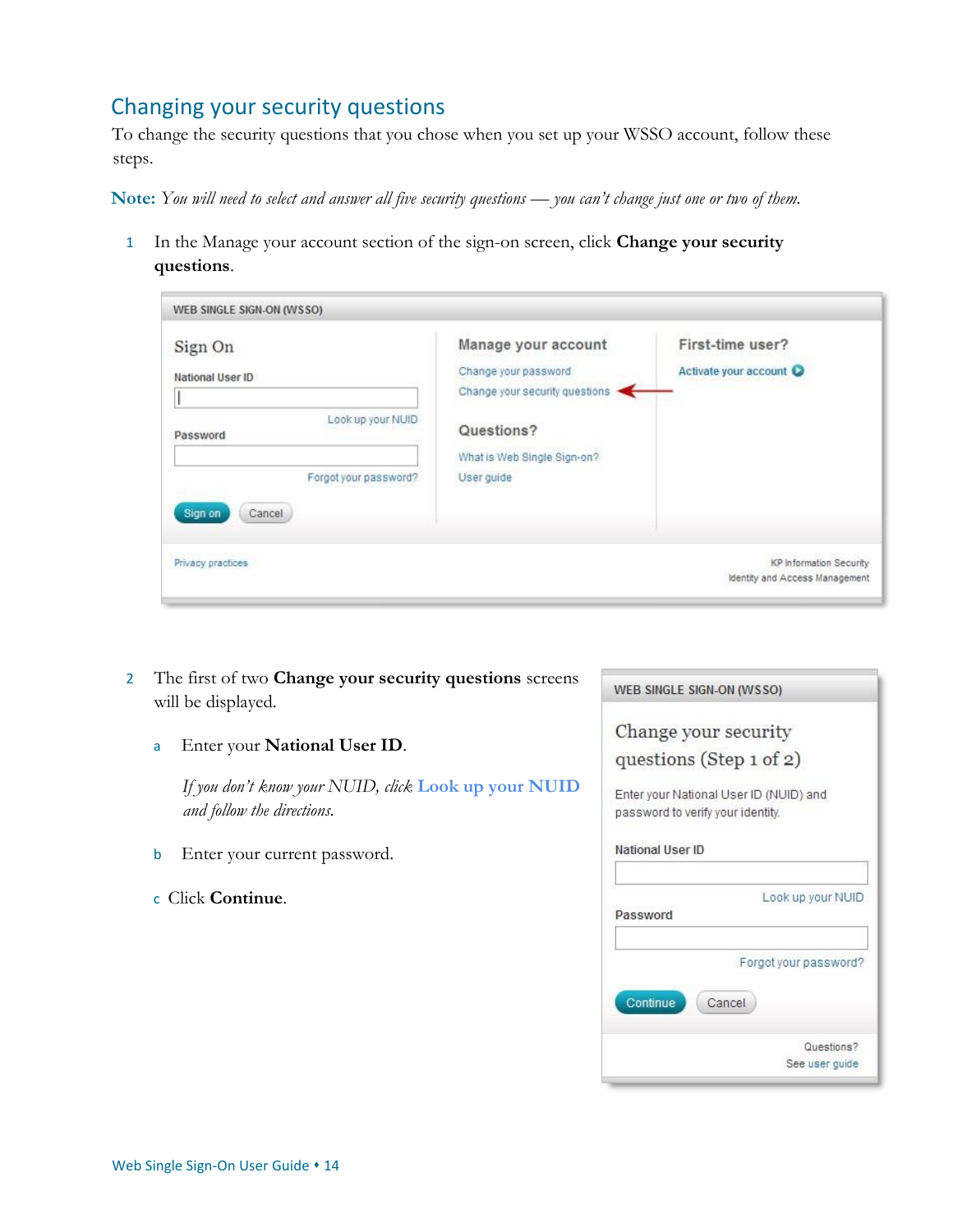- 3 The second **Change your security questions** screen is displayed.
	- a Select five unique questions and enter corresponding answers in the boxes provided.

You can use any combination of uppercase and lowercase characters or numbers.

Security answers are *not* case-sensitive. Mrs Peel is equivalent to mrs peel.

b In the **Confirm Answer** box, enter each answer a second time. c Click **Continue**.

|                                                                                        | Change your security questions (Step 2 of 2) |  |
|----------------------------------------------------------------------------------------|----------------------------------------------|--|
|                                                                                        |                                              |  |
| If you forget your password, the answers to these questions will verify your identity. |                                              |  |
| Question 1                                                                             |                                              |  |
| Select a question                                                                      |                                              |  |
| Answer                                                                                 | Confirm Answer                               |  |
|                                                                                        |                                              |  |
| Question 2                                                                             |                                              |  |
| Select a question                                                                      |                                              |  |
| Answer                                                                                 | Confirm Answer                               |  |
|                                                                                        |                                              |  |
| Question 3                                                                             |                                              |  |
| Select a question                                                                      |                                              |  |
| Answer                                                                                 | Confirm Answer                               |  |
|                                                                                        |                                              |  |
| Question 4                                                                             |                                              |  |
| Select a question                                                                      |                                              |  |
| Answer                                                                                 | Confirm Answer                               |  |
|                                                                                        |                                              |  |
| Question 5                                                                             |                                              |  |
| Select a question                                                                      |                                              |  |
| Answer                                                                                 | Confirm Answer                               |  |
|                                                                                        |                                              |  |
|                                                                                        |                                              |  |
| Continue<br>Cancel                                                                     |                                              |  |
|                                                                                        | Questions?                                   |  |

4 A confirmation screen will be displayed, telling you that your questions have been updated and that you are signed on.

Choose from the following options:

- To use an application, click **Go to your application**.
- Click **Sign off** to end your WSSO session.
- Click **Close**, to close the browser window.

| WEB SINGLE SIGN-ON (WSSO)        |                              |
|----------------------------------|------------------------------|
|                                  | Your security questions have |
| been updated and you are         |                              |
| now signed on.                   |                              |
| Where would you like to go next? |                              |
| Go to your application O         |                              |
| Sign off <b>O</b>                |                              |
| Close                            |                              |
|                                  | Questions?                   |
|                                  | See user quide               |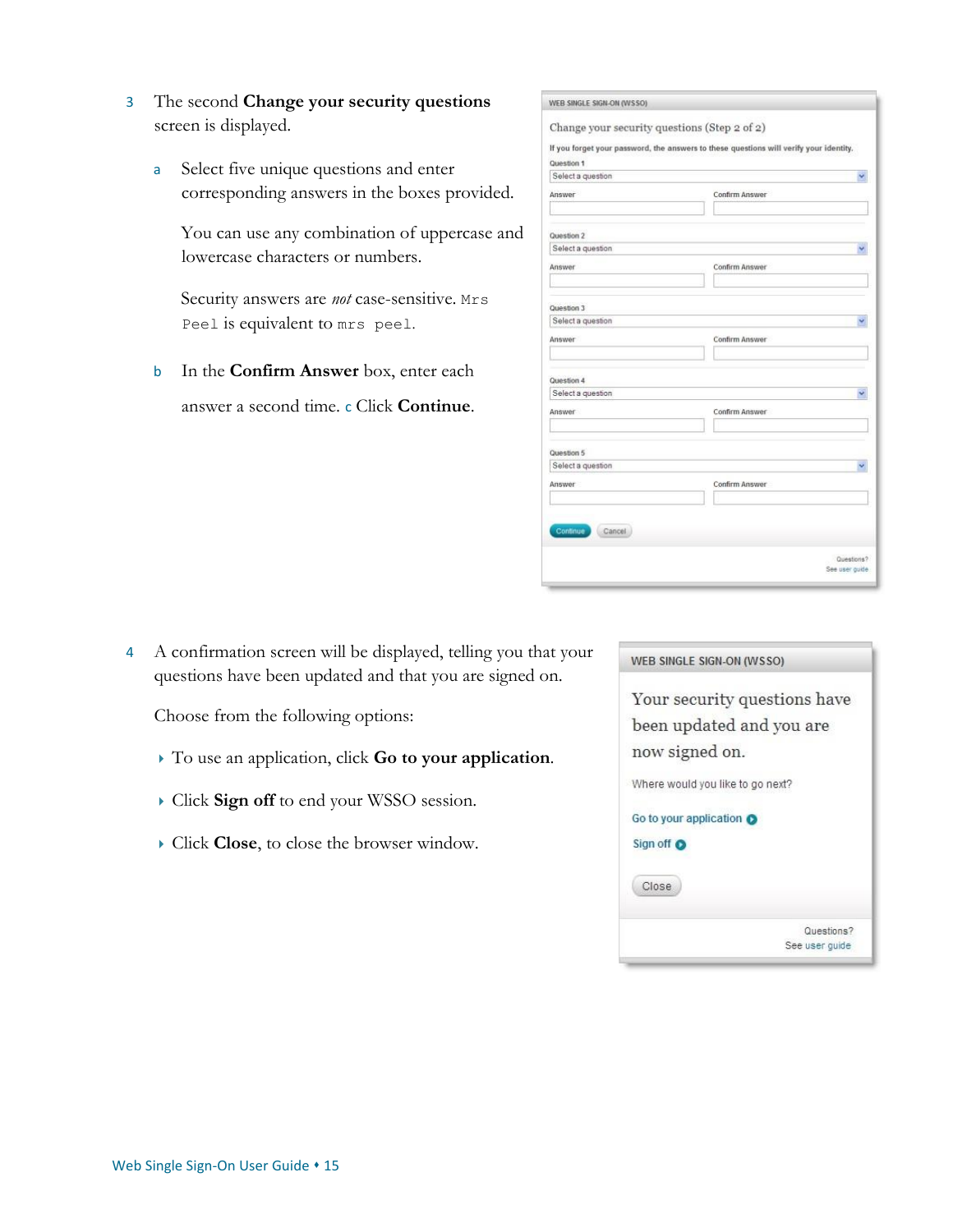# <span id="page-15-0"></span>Signing back on when you've been signed off automatically

For security reasons, you will automatically be signed off from websites and applications if the system does not detect activity on your part. Inactivity timeouts are site-specific and range from 20 to 60 minutes.

**Note:** *The system detects your activity when the website or application exchanges data with the server, such as when you click a link or save your work. As with any computer application, save your work frequently!* 

You will also be signed off if you exceed the maximum session time allowed by the website or application; session time limits are site-specific, and range from one to eight hours.

For most applications, there is no warning message to alert you that you have been signed off when you attempt to continue using a website or application after sign-off has occurred, the WSSO Sign-On screen will be displayed. To resume using the website or application, just sign on again using your NUID and WSSO password.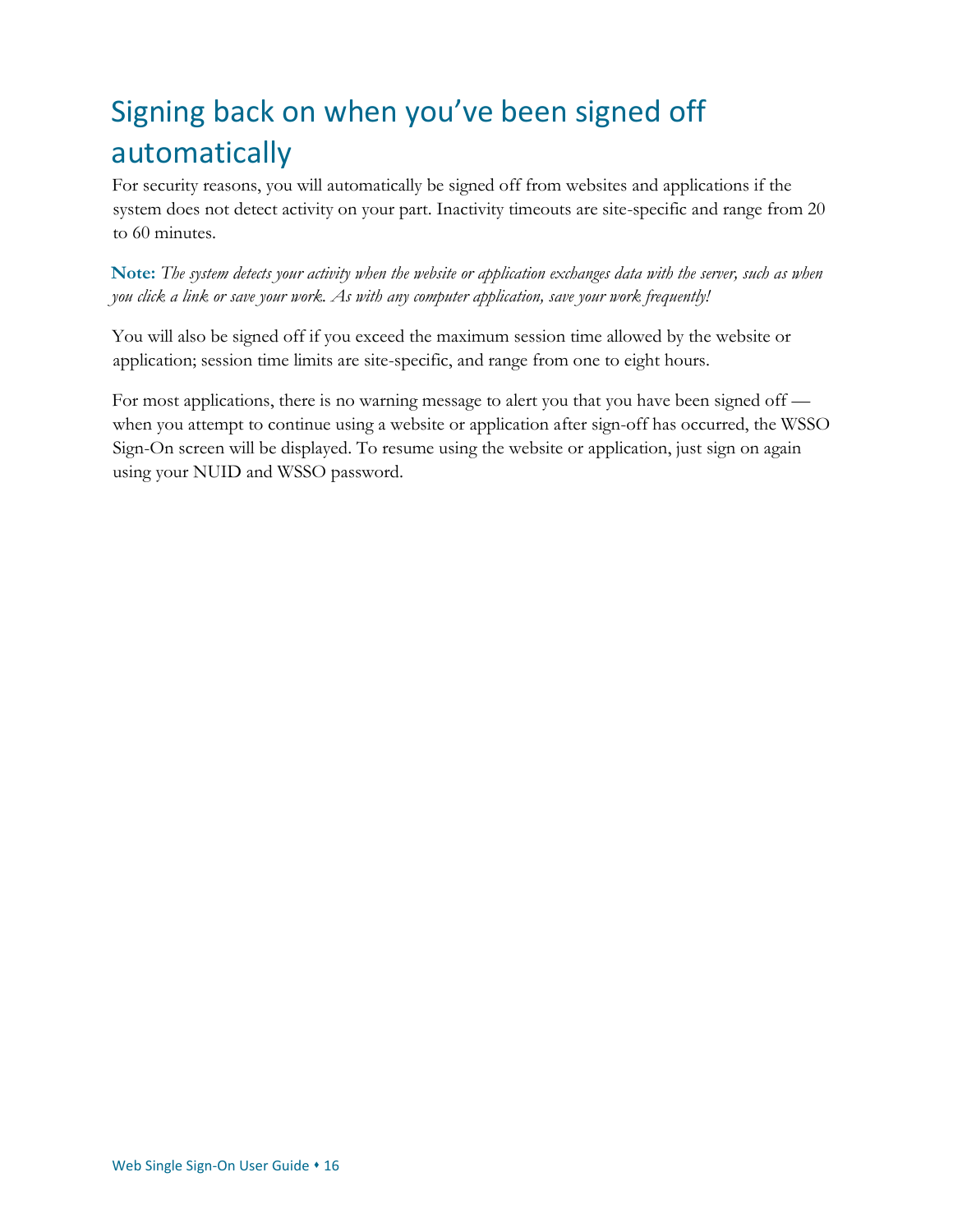# <span id="page-16-0"></span>Lookup your NUID

If you have forgotten your National User ID, you can click **Look up your NUID** on the WSSO Sign-On screen.

| Change your password<br>Change your security questions | Activate your account |
|--------------------------------------------------------|-----------------------|
|                                                        |                       |
| Questions?<br>What is Web Single Sign-on?              |                       |
| User guide                                             |                       |
|                                                        |                       |
|                                                        |                       |

Follow these steps to validate your KP network credentials and access your NUID number:

1 Click **Look up your NUID** on the WSSO Sign-On screen.

| The Look up your National User ID screen                                        | WEB SINGLE SIGN-ON (WSSO)                                                                                             |
|---------------------------------------------------------------------------------|-----------------------------------------------------------------------------------------------------------------------|
| is displayed.<br>Enter your first and last names in the<br>a<br>boxes provided. | Look up your National User ID<br>Type in your formal name as it appears on your HR record.<br>First name<br>Last name |
| Enter either:<br>b<br>$\rightarrow$ Your date of birth<br><i>OR</i>             | Enter one of the following<br>Your date of birth<br>Last 4 digits of your SSN<br><b>OR</b><br>mm/dd/yyyy<br>Why SSN?  |
| • The last four digits of your Social<br>Security number                        | <b>Security Code</b><br>Get new image<br>Enter the characters you see above.                                          |

- c Enter the characters you see in the Security Code image, in the box provided.
- Cancel Questions?<br>See user guide

d Click **Submit**.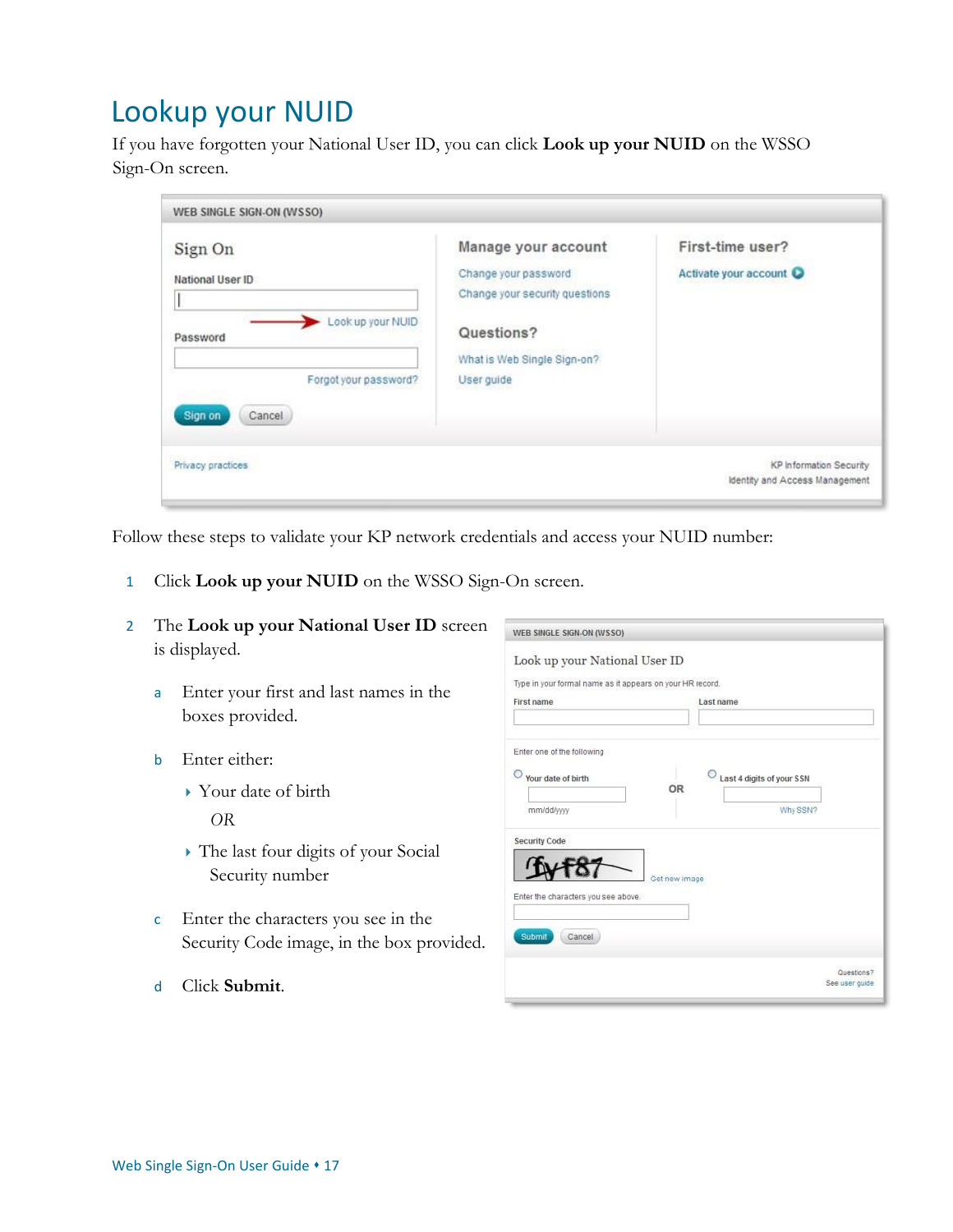- 3 The **National User ID look-up results** screen is displayed.
	- Click **Close** when you are done.

| WEB SINGLE SIGN-ON (WSSO)          |                                  |                           |                |
|------------------------------------|----------------------------------|---------------------------|----------------|
|                                    | National User ID look-up results |                           |                |
| <b>First Name</b><br>Janet         | Middle Name<br>Α                 | <b>Last Name</b><br>Smith |                |
| National User ID (NUID)<br>A123456 |                                  |                           |                |
| Area<br>Northwest                  |                                  |                           |                |
| <b>Close</b>                       |                                  |                           |                |
|                                    |                                  |                           | Questions?     |
|                                    |                                  |                           | See user quide |

**Note**: *If the system is unable to find your NUID using the information you provided, an error message is displayed.*

- 4 Click **See details** for further information on this error.
- 5 The **National User ID not found** screen is displayed. Use the information on this screen to resolve NUID issues.

| WEB SINGLE SIGN-ON (WSSO)                                 |           |  |
|-----------------------------------------------------------|-----------|--|
| Look up your National User ID                             |           |  |
| NUID not found. See details.                              |           |  |
| Type in your formal name as it appears on your HR record. |           |  |
| First name                                                | Last name |  |
| Herman                                                    | Molvilla  |  |

|  | WEB SINGLE SIGN-ON (WSSO) |  |
|--|---------------------------|--|

#### National User ID not found

Please check your entry for spelling errors or name variations. If you confirm your entry was correct, you may not have been assigned a National User ID (NUID):

#### New employee:

It takes a few business days to create a new NUID. Check again later, and if you still cannot see your NUID, ask your manager.

#### Affiliate:

If your NUID is not found, you may need to call your local help desk.

#### Contractor:

If you are a recently-hired contractor, your NUID may have not been generated yet. This may take several business days. Check again later and if you still cannot see your NUID, ask your manager.

#### Volunteer:

NUIDs are not assigned to volunteers. See your local KP volunteer coordinator if you need access.

**Contractor Provider:** 

See Provider Relations.

#### All others:

Contact the National Help Desk for assistance: 1-888-457-4872.

#### Back

Questions? See user guide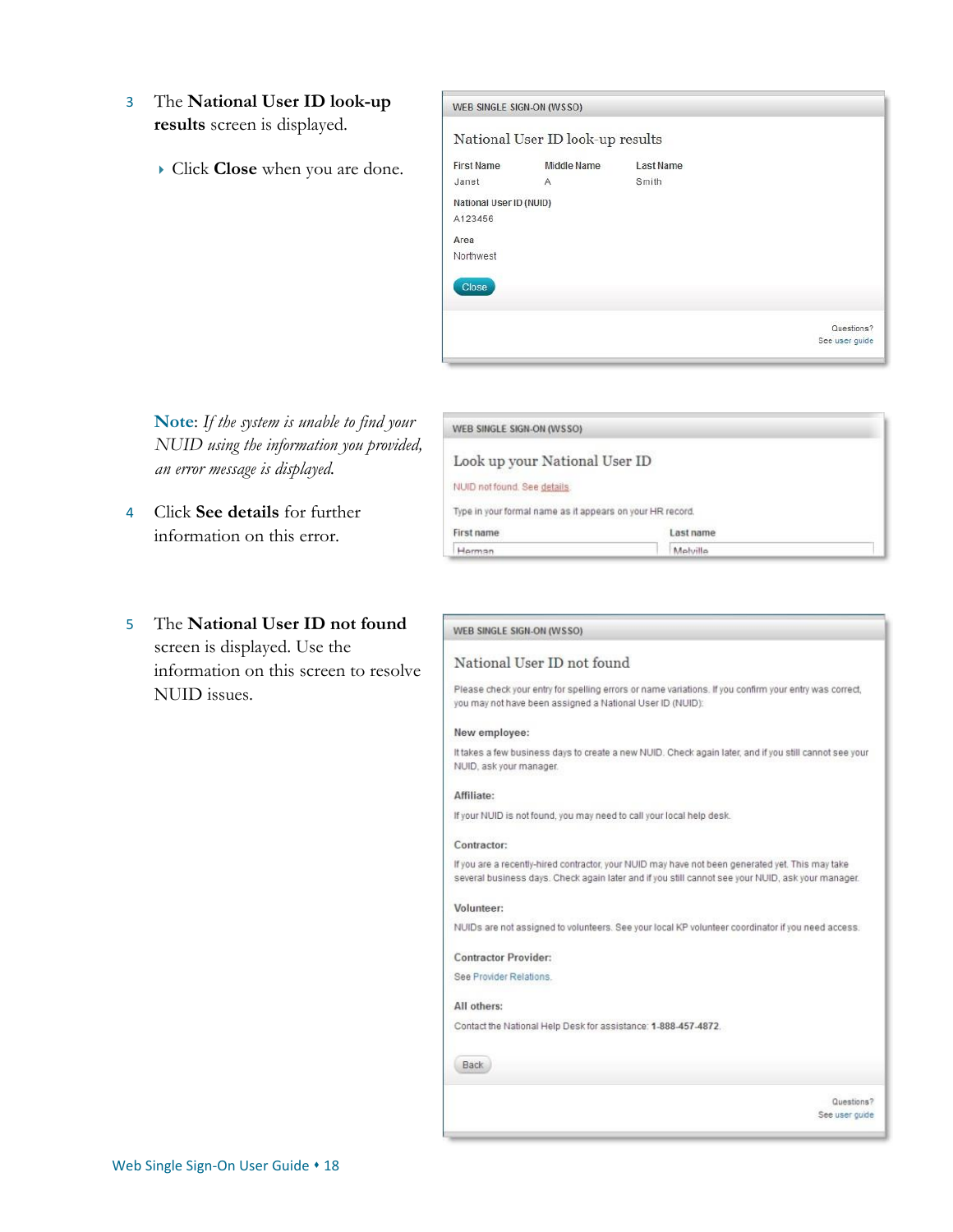# <span id="page-18-0"></span>Error messages and getting help

The WSSO application provides feedback and error messages to help you identify and resolve problems. For most error messages, just follow the directions on the screen.

For example:

- If you create a new password, but type something different in the confirmation box, a message will let you know that your passwords need to match.
- If you leave any fields blank, a message will prompt you to fill in all fields.
- If you enter an incorrect NUID or password, you'll be prompted to check your entry and try again. (You'll also be warned that you are only allowed five attempts to get it right!)

The following table lists issues you might encounter and what you can do about them. In many cases you will need to contact the [IT Service Desk](http://helpdesk.kp.org/) (http:*//*helpdesk.kp.org) for assistance.

| you will need to contact the 11 between Desir (http://neipacon.np.org/ for assistance.                                                                                                                                                                   |                                                                                                                                              |  |  |  |
|----------------------------------------------------------------------------------------------------------------------------------------------------------------------------------------------------------------------------------------------------------|----------------------------------------------------------------------------------------------------------------------------------------------|--|--|--|
| <b>Issue</b>                                                                                                                                                                                                                                             | Action                                                                                                                                       |  |  |  |
| Locked out?                                                                                                                                                                                                                                              |                                                                                                                                              |  |  |  |
| "Your account is temporarily locked"<br>If you mistype your NUID or password, WSSO will<br>prompt you to check the information you entered<br>and try again. After ten unsuccessful attempts, your<br>account will be locked for three minutes.          | Wait three minutes for the lock-out period to expire,<br>and try again.<br>If you need immediate assistance, contact the IT<br>Service Desk. |  |  |  |
| <b>Activation issues?</b>                                                                                                                                                                                                                                |                                                                                                                                              |  |  |  |
| "Activation is temporarily disabled for this<br>account"<br><b>OR</b><br>"Your activation request cannot be completed at<br>this time"<br>If you (or an intruder) make too many failed activation<br>attempts, your account will be locked indefinitely. | Contact the IT Service Desk for assistance.                                                                                                  |  |  |  |
| "Account activation and management services are<br>currently offline"<br>WSSO or one of the services it relies on is temporarily<br>out of service. This should ordinarily be resolved<br>within a few minutes.                                          | Try again later.                                                                                                                             |  |  |  |
| "Your account is already active"<br>You'll see this message if you try to activate your<br>account after it has already been activated.                                                                                                                  | Click Return to sign on, and sign on using your<br>NUID and password.<br>If you don't remember your password, click Forgot<br>your password? |  |  |  |
| <b>Issue</b>                                                                                                                                                                                                                                             | Action                                                                                                                                       |  |  |  |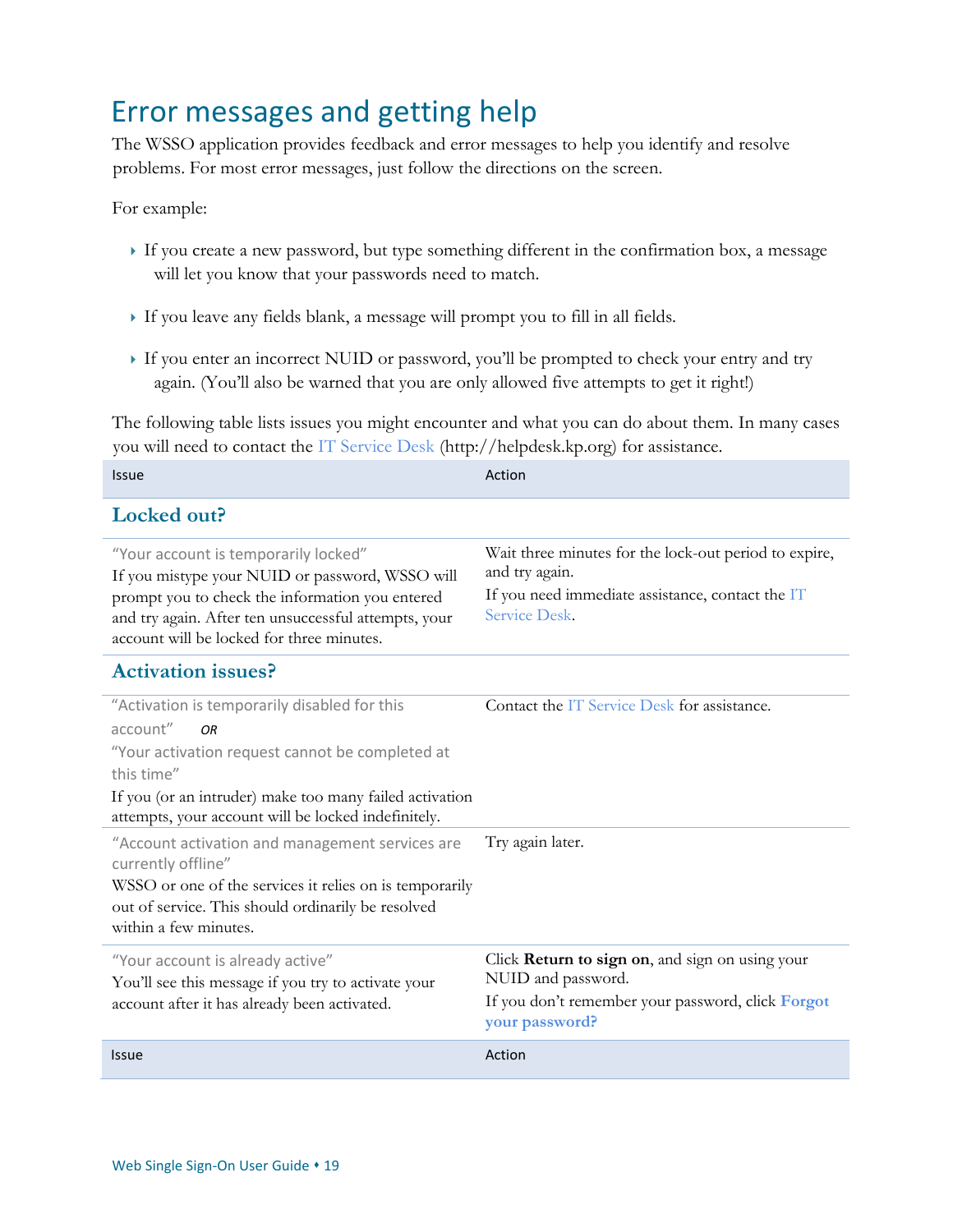| "Your account has not yet been activated"<br>You'll see this message if you try to sign on or use<br>account management functions before you have<br>activated your account.                                                                                                                                               | Click Activate your account.                                                                                                                        |
|----------------------------------------------------------------------------------------------------------------------------------------------------------------------------------------------------------------------------------------------------------------------------------------------------------------------------|-----------------------------------------------------------------------------------------------------------------------------------------------------|
| <b>Problems with credentials?</b>                                                                                                                                                                                                                                                                                          |                                                                                                                                                     |
| To verify your identity, the following credentials are<br>required:<br>For regular KP personnel and contractors:<br>$\triangleright$ NUID<br>Last four digits of your social security number.<br>For persons working outside the United States, who<br>do not have a social security number:<br>$\blacktriangleright$ NUID | If you have correctly entered your credentials and<br>WSSO does not recognize them, you will need to<br>contact the IT Service Desk for assistance. |
| $\triangleright$ First and last name                                                                                                                                                                                                                                                                                       |                                                                                                                                                     |
| Date of birth                                                                                                                                                                                                                                                                                                              |                                                                                                                                                     |
|                                                                                                                                                                                                                                                                                                                            |                                                                                                                                                     |
| Don't know your NUID?                                                                                                                                                                                                                                                                                                      | Click Look up your NUID on the Sign on screen.                                                                                                      |
| "NUID not found"<br>You'll see this message if you clicked Look up your<br>NUID, but WSSO was unable to find a matching<br>record.                                                                                                                                                                                         | Click See details, for further information on<br>resolving NUID issues.                                                                             |
| Problems with passwords?                                                                                                                                                                                                                                                                                                   |                                                                                                                                                     |
| WSSO passwords are required to meet certain security criteria.<br>Your password must:<br>Be different from the five previous passwords you have used<br>Be at least twelve characters long                                                                                                                                 |                                                                                                                                                     |

NOT contain space(s)

You must confirm your password by entering it a second time; the entries must be identical.

Passwords are case-sensitive, i.e., uppercase and lowercase characters are *not* equivalent: CleverPassword@1 is *not* the same as cleverpassword@1

Optional password complexity best practices:

- Include at least one number
- Include at least one uppercase character
- Include at least one lowercase character
- NOT contain your NUID
- NOT contain either your first or last name

| Forgot your password?                                                                                         | Click Forgot your password?                                                                                                                            |
|---------------------------------------------------------------------------------------------------------------|--------------------------------------------------------------------------------------------------------------------------------------------------------|
| "Your password cannot currently be reset online"<br>Passwords can be changed only once per 24-hour<br>period. | Wait 24 hours for the lock-out period to expire, and<br>try again.<br>If you need immediate assistance, contact the IT<br>Service Desk for assistance. |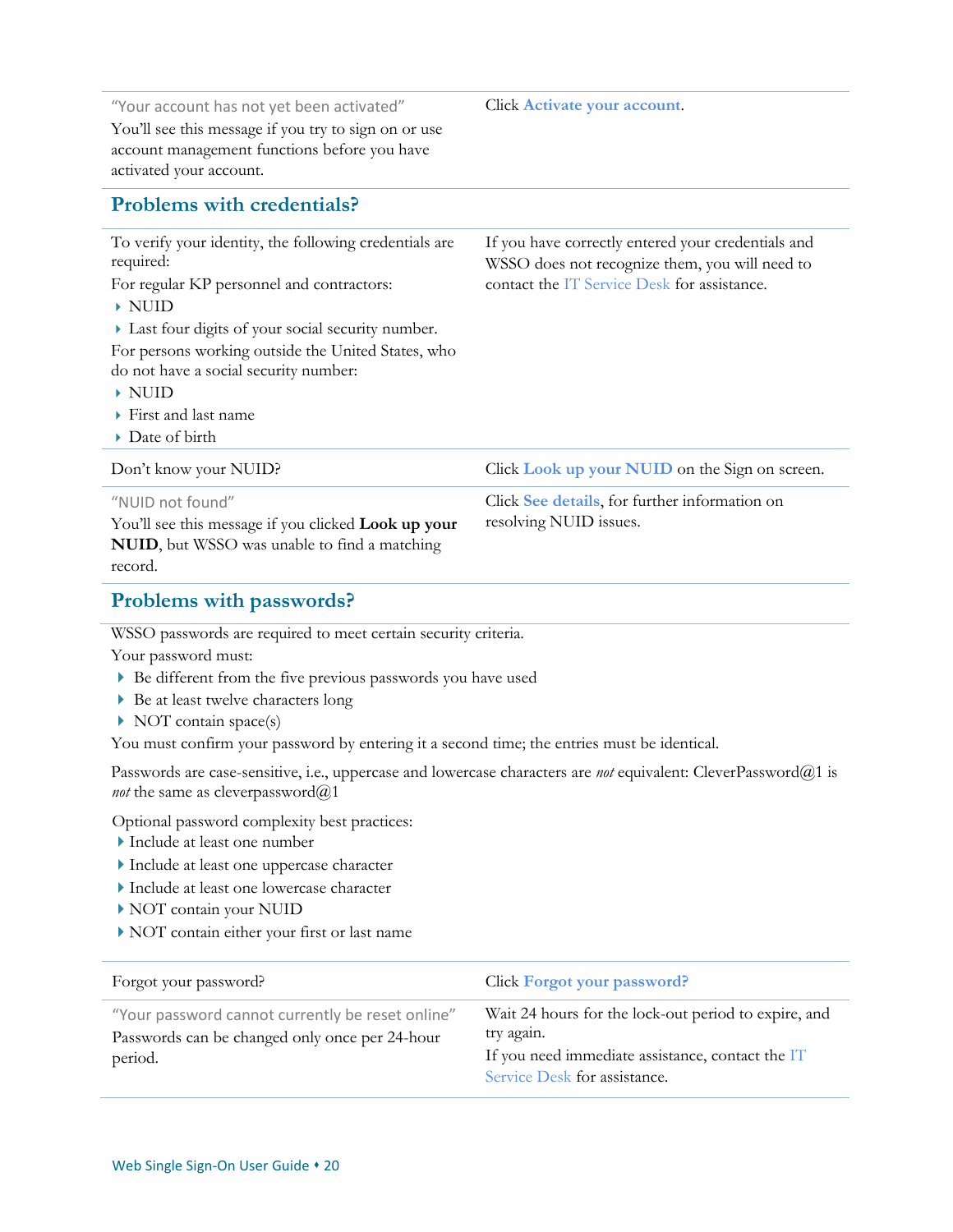"Your account is temporarily locked" If you (or an intruder) make five unsuccessful attempts at answering your security questions to reset your password, your account will be locked.

Contact the [IT Service Desk](http://helpdesk.kp.org/) for assistance getting your password reset.

Issue Action and the Community of the Community of the Action Action

### "Your password has expired"

Click **Change your password**.

If your password is reset by IT Service Desk, you are prompted to create a new password the next time you sign on to WSSO.

### **Problems with Security Questions?**

If you forget your password, you may create a new one online after correctly answering your security questions. You set up five security questions and answers during activation, and may later change them by clicking **Change your security questions** on the WSSO sign-on screen.

Selection of security questions must meet the following criteria:

- Select a question from the dropdown list and enter the corresponding answer in the box provided.
- ▶ You must select five different questions; you can't use any question more than once, or leave any blanks.
- You must confirm each answer by entering it a second time; the entries must be identical.

Select questions that make the most sense to you, and enter answers that you will be able to remember (but will be hard for someone else to guess).

You can use any combination of uppercase and lowercase characters or numbers. Security

answers are *not* case-sensitive: Mrs Peel is equivalent to mrs peel.

| Forgot the answers to your security questions?                                                                                                               | Click Change your security questions (requires<br>your NUID and current password).<br>If you have forgotten your password, click Forgot<br>your password? on the Sign on screen. Still<br>stuck? Contact the IT Service Desk for assistance.                                                                                                                                                                                                        |  |
|--------------------------------------------------------------------------------------------------------------------------------------------------------------|-----------------------------------------------------------------------------------------------------------------------------------------------------------------------------------------------------------------------------------------------------------------------------------------------------------------------------------------------------------------------------------------------------------------------------------------------------|--|
| Can't get to the website or application you wanted?                                                                                                          |                                                                                                                                                                                                                                                                                                                                                                                                                                                     |  |
| "There is a problem with the link you used"<br>Something went wrong with the URL (web address)<br>for the website or application you were trying to<br>open. | If you clicked a bookmark to launch the website or<br>application, try clicking it again, or enter the URL in<br>your browser's address bar. The requested page<br>should open; if the WSSO Sign-On screen is<br>displayed, please sign on again.<br>Note: Please verify that the bookmark or link you are using<br>targets a website or application, and $not$ the $WSSO$ sign-on<br>page itself<br>(https://login.kp.org/kpsso/html/signIn.html). |  |

### **Other issues?**

| "You have been signed off"                              | Click Sign back on to continue working, or Close to |
|---------------------------------------------------------|-----------------------------------------------------|
| For security reasons, you will automatically be signed  | dismiss this screen.                                |
| off if the system does not detect activity on your part |                                                     |
| or if you exceed the maximum session time.              |                                                     |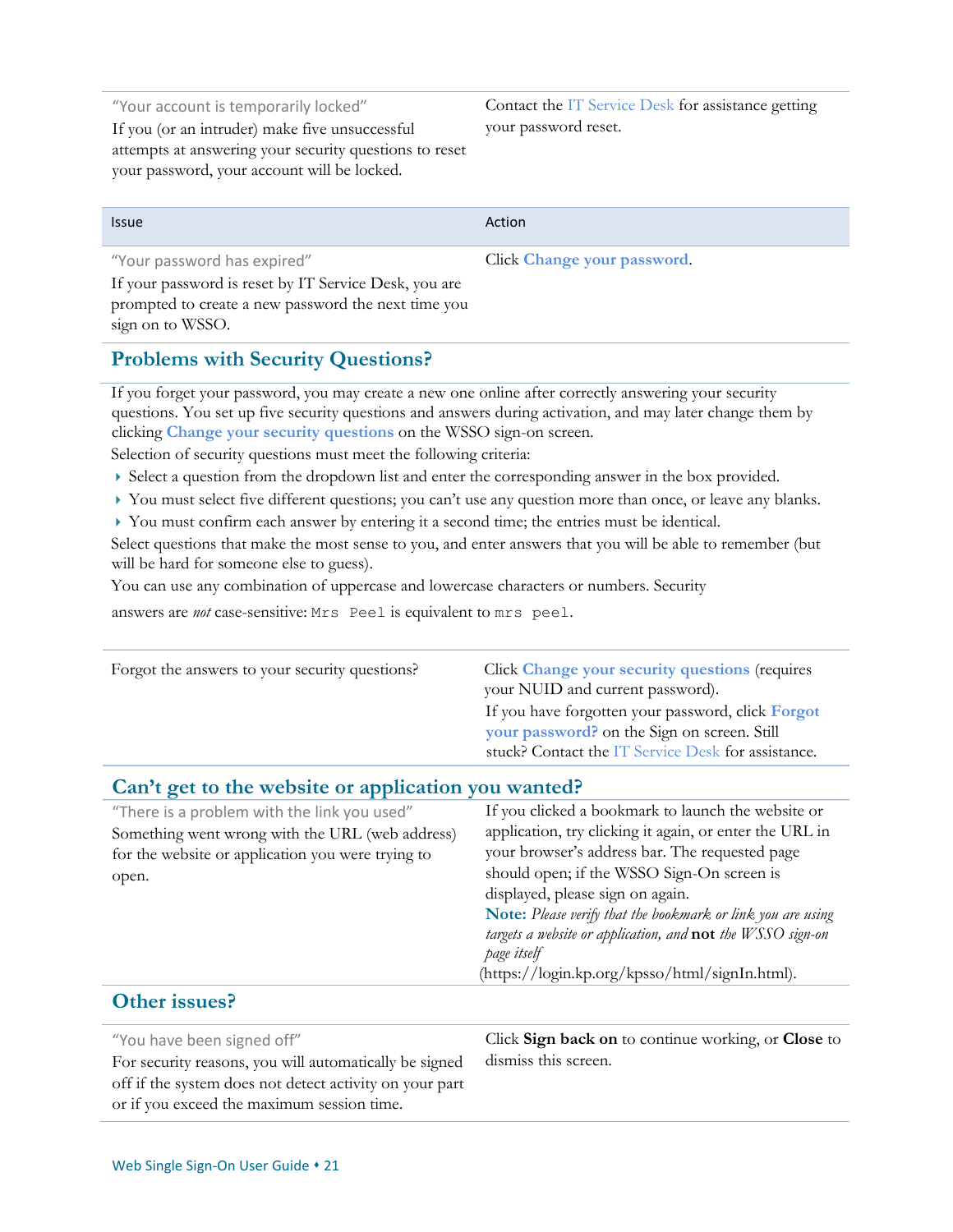"Web Single Sign-on is temporarily unavailable" WSSO or one of the services it relies on is temporarily out of service. This should ordinarily be resolved within a few minutes.

Try again later.

# <span id="page-21-0"></span>Websites and applications that use Web Single Sign-On

Abbreviation **Application Name** ADS Accumulator Display System (Benefit Accumulator) Agiliance Agiliance AMT AMT – Access Management Tool Archer Archer Base Base BloodBank Blood Bank BPRS Broker Performance Reporting System BRIC BRIC Brokernet Brokernet BSOR/CSAR California Sell And Renew / Broker System Of Record CARMA CARMA CARS Common Archive Retrieval System CART Capital Application Requirements Tool CAS CAS Employee CASUS California StartUp Services CCI Charge Capture Interface CCLIR CA Claims Letters – Image Repository CEMS CEMS CIRF Common Infrastructure Requirements Form Online (CIRF Online) CloudBurst Cloudburst CMS CMS Offshore Cognos BI (PAS) Cognos BI (PAS) COHIE COHIE Datamethod Datamethod DawnAC DawnAC EasyReports EasyReports Econsult Econsult eDiscovery eDiscovery EHU Enterprise Hierarchy Utility EMPNUM/RESNUM EMPNUM/RESNUM EIO Web Based Audit Tool EIO Web Based Audit Tool

The following table lists sites and applications that are supported by WSSO.

Web Single Sign-On User Guide • 22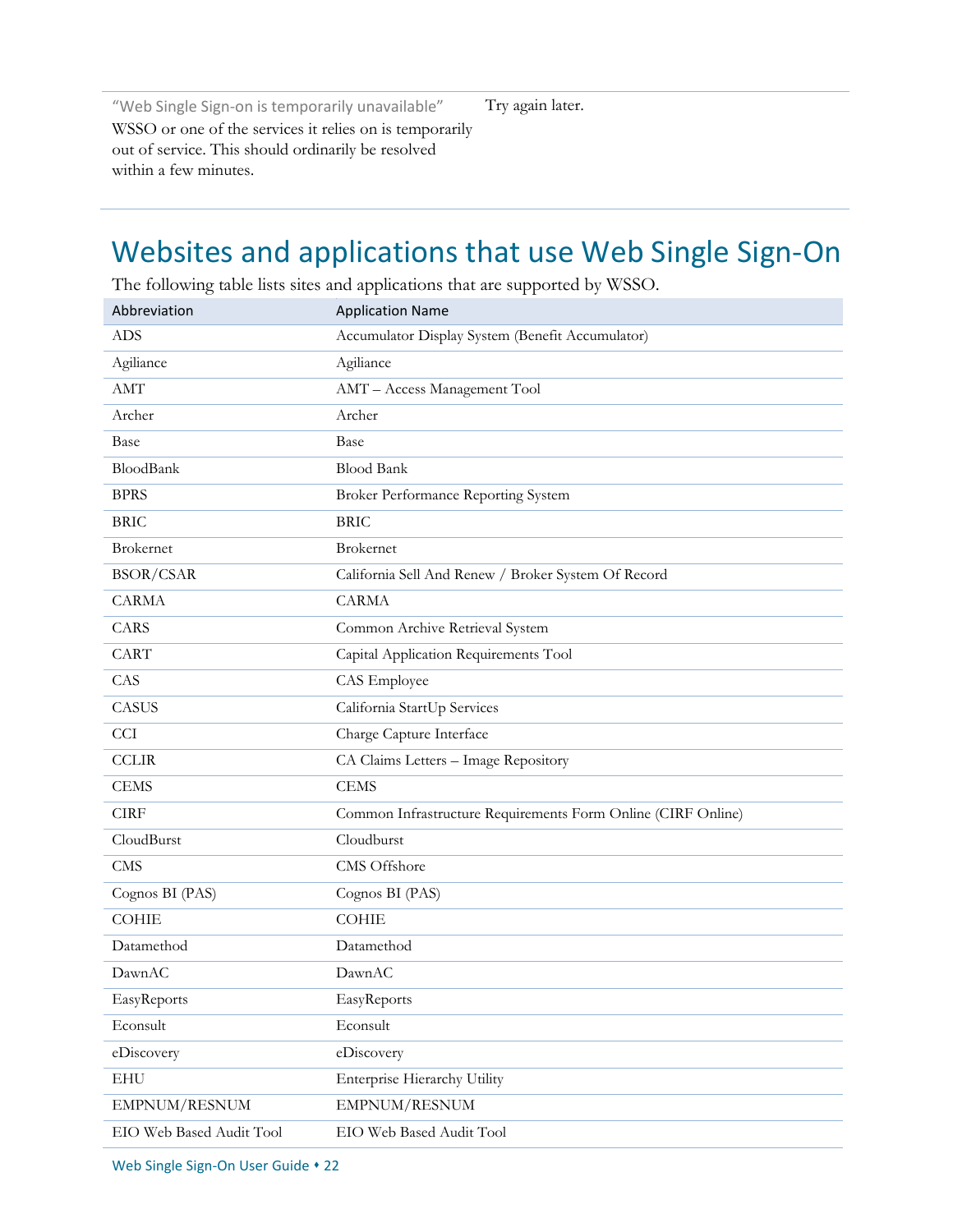| EOBCM       | <b>EOBCM</b>                          |
|-------------|---------------------------------------|
| <b>EOBD</b> | ADHP-EOBD                             |
| EOBIR-      | MEDICARE – HPO – Image Repository     |
| EPF         | Employee Portal Framework 6.0 upgrade |

| Abbreviation                | <b>Application Name</b>                                            |
|-----------------------------|--------------------------------------------------------------------|
| EPSUtil                     | <b>EPS</b> Support Utility                                         |
| ESB - Amberpoint            | ESB - Amberpoint                                                   |
| ESB - Datapower             | <b>Enterprise Service Bus</b>                                      |
| <b>FACDIR</b>               | Facility Directory                                                 |
| <b>FDA</b>                  | <b>FDA</b>                                                         |
| <b>FRRS</b>                 | Facility Revenue Reconciliation System                             |
| FSSO - Authoria             | Authoria On Demand                                                 |
| FSSO - Enterprise           | Enterprise Federated Single Sign On                                |
| <b>HCOAFFILIATE</b>         | AffiliateLink - Mid Atlantic                                       |
| HCOAFFILIATE - Login Server | AffiliateLink                                                      |
| HCOAFFILIATE_CO             | AffiliateLink - Colorado                                           |
| HCOAFFILIATE_GA             | AffiliateLink - Georgia                                            |
| HCOAFFILIATE_OH             | AffiliateLink - Ohio                                               |
| HCOAFFILIATE_SCAL           | AffiliateLink - Southern California                                |
| Affiliatelink NCAL          | Affiliatelink Northern California                                  |
| HCOAFFILIATE_NW             | AffiliateLink - Northwest                                          |
| <b>HPUB</b>                 | Health Plan Publications                                           |
| HR Los                      | HR Los                                                             |
| <b>ICM</b>                  | ICM - Information Control Manual                                   |
| <b>IOR</b>                  | Investigators of Record                                            |
| <b>IRIS</b>                 | iMedris iRIS                                                       |
| <b>IVCL</b>                 | <b>IVCL</b> (IV Compounding Logger)                                |
| insideKP                    | insideKP                                                           |
| insideKP Authoring          | insideKP                                                           |
| KP.org Admin Tool           | KP.org Admin Tool                                                  |
| <b>KPERS</b>                | Kaiser Permanente Expense Reporting Solution                       |
| <b>KPIF</b>                 | <b>KPIF</b>                                                        |
| <b>KPMETA</b>               | KPMETA - Kaiser Permanente Medicare Encounter Tracking Application |
| <b>KPNS</b>                 | Kaiser Patient Notification System                                 |
| $KPSSO - 10g$               | KPSSO - KP Single Sign On                                          |
| $KPSSO - 7.x$               | KPSSO - KP Single Sign On                                          |
| <b>KPTN</b>                 | STA DT KPTN Reject Reporting                                       |
| Krugle                      | Krugle Enterprise Search Application                               |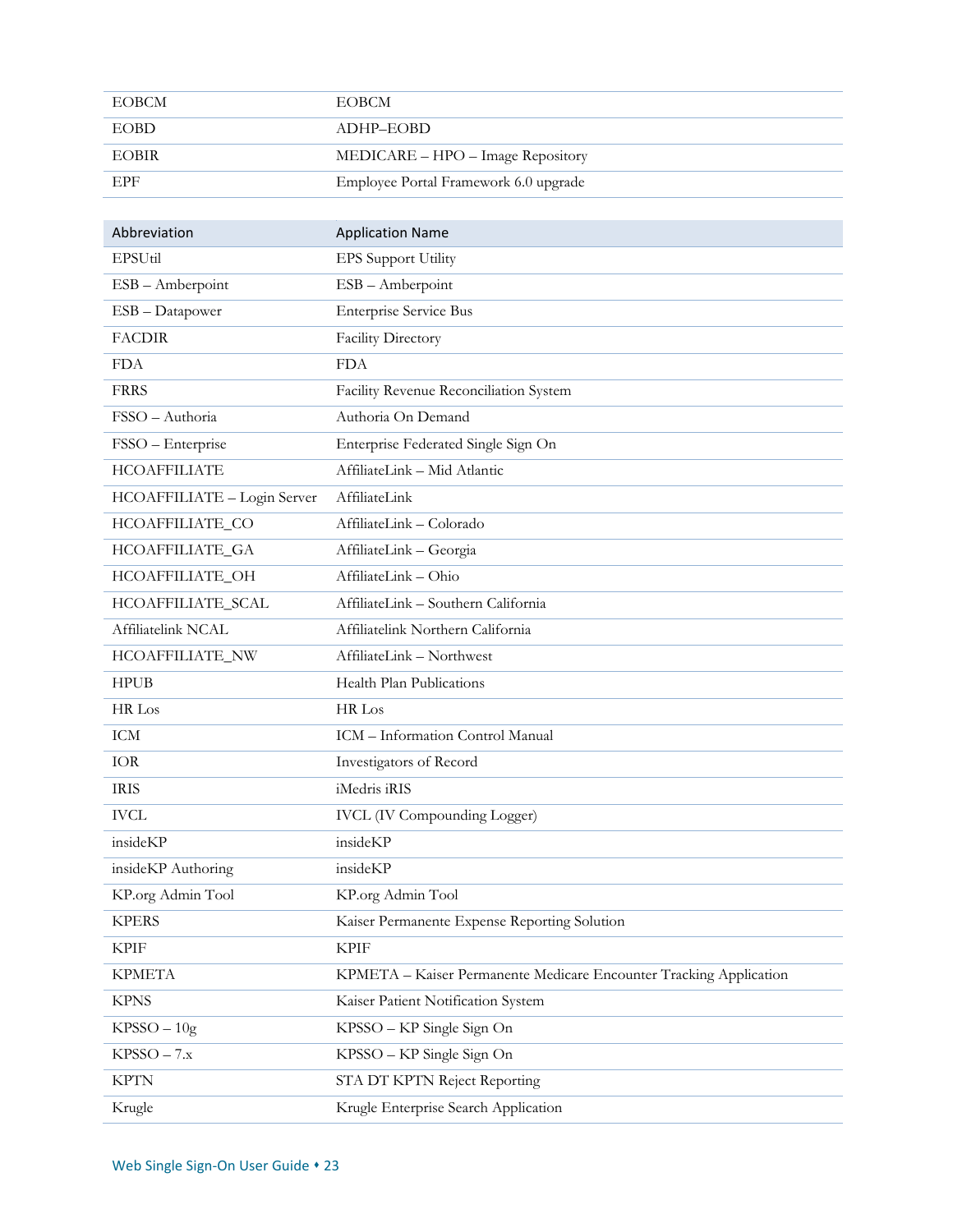| <b>LVAR</b>                    | List Validation and Reporting                                                                             |
|--------------------------------|-----------------------------------------------------------------------------------------------------------|
| <b>MAPS</b>                    | Mid-Atlantic Provider Services                                                                            |
| <b>MARC</b>                    | Revenue Cycle Metrics and Analytics Program                                                               |
| <b>MARS</b>                    | Mid Atlantic Reporting System                                                                             |
| $MDPeople - BI$                | Oracle Business Intelligence                                                                              |
| MDPeople - CRM                 | PeopleSoft CRM Application                                                                                |
| MDPeople - ELM                 | PeopleSoft ELM Application                                                                                |
| MDPeople - HCM                 | PeopleSoft HCM Application                                                                                |
|                                |                                                                                                           |
| Abbreviation                   | <b>Application Name</b>                                                                                   |
| MDPeople - SCPMG Portal        | <b>SCPMG Physician Portal</b>                                                                             |
| MDPeople - MAPMG               | MDPeople - MAPMG                                                                                          |
| MDPeople - CPMG                | MDPeople - CPMG                                                                                           |
| MDPeople - TPMG                | MDPeople - TPMG                                                                                           |
| <b>MOOP</b>                    | <b>MOOP</b>                                                                                               |
| MyCert                         | Digital Certified Management                                                                              |
| <b>MYHR</b>                    | MyHR - Redirection only                                                                                   |
| MyHR - CashOut/Attendence      | Cashout/Attendence                                                                                        |
| MyHR-Cognos                    | HR Cognos ReportNet                                                                                       |
| $MyHR - EPM$                   | PeopleSoft EPM Application                                                                                |
| $MyHR -$<br>FULFILLMENT/Record | Fulfillment/Record                                                                                        |
| $MyHR - HCM$                   | PeopleSoft HCM Application                                                                                |
| MyHR - HRTS CRM (Helpdesk)     | PeopleSoft CRM Application (Helpdesk)                                                                     |
| $MyHR - TCM$                   | Total Compensation Management                                                                             |
| MyHR-WSForm                    | WSForm                                                                                                    |
| NAI Cognos                     | NAI Time and Absenteeism - Operational Reporting<br>NAI Time and Absenteeism - Common Lost Time Reporting |
| <b>NPS</b>                     | National Pricing System                                                                                   |
| NPS-ARMI                       | National Pricing System                                                                                   |
| <b>OIA</b>                     | <b>OIA</b>                                                                                                |
| $\rm OIM$                      | $\rm OIM$                                                                                                 |
| <b>ONELINK</b>                 | OneLink (Multiple Application sharing one WebGate ID)                                                     |
| OneLink Cognos                 | <b>Onelink Cognos Reporting</b>                                                                           |
| PE                             | Password Express                                                                                          |
| PPL2K                          | PPL2K SOX Remediation                                                                                     |
| Proxy Farm                     | Proxy Farm                                                                                                |
| <b>PSP</b>                     | Print Strategy Pathways                                                                                   |
| $\ensuremath{\mathrm{PSR}}$    | Provider System of Record                                                                                 |
| <b>RATS</b>                    | Risk Adjustment Tracking System                                                                           |